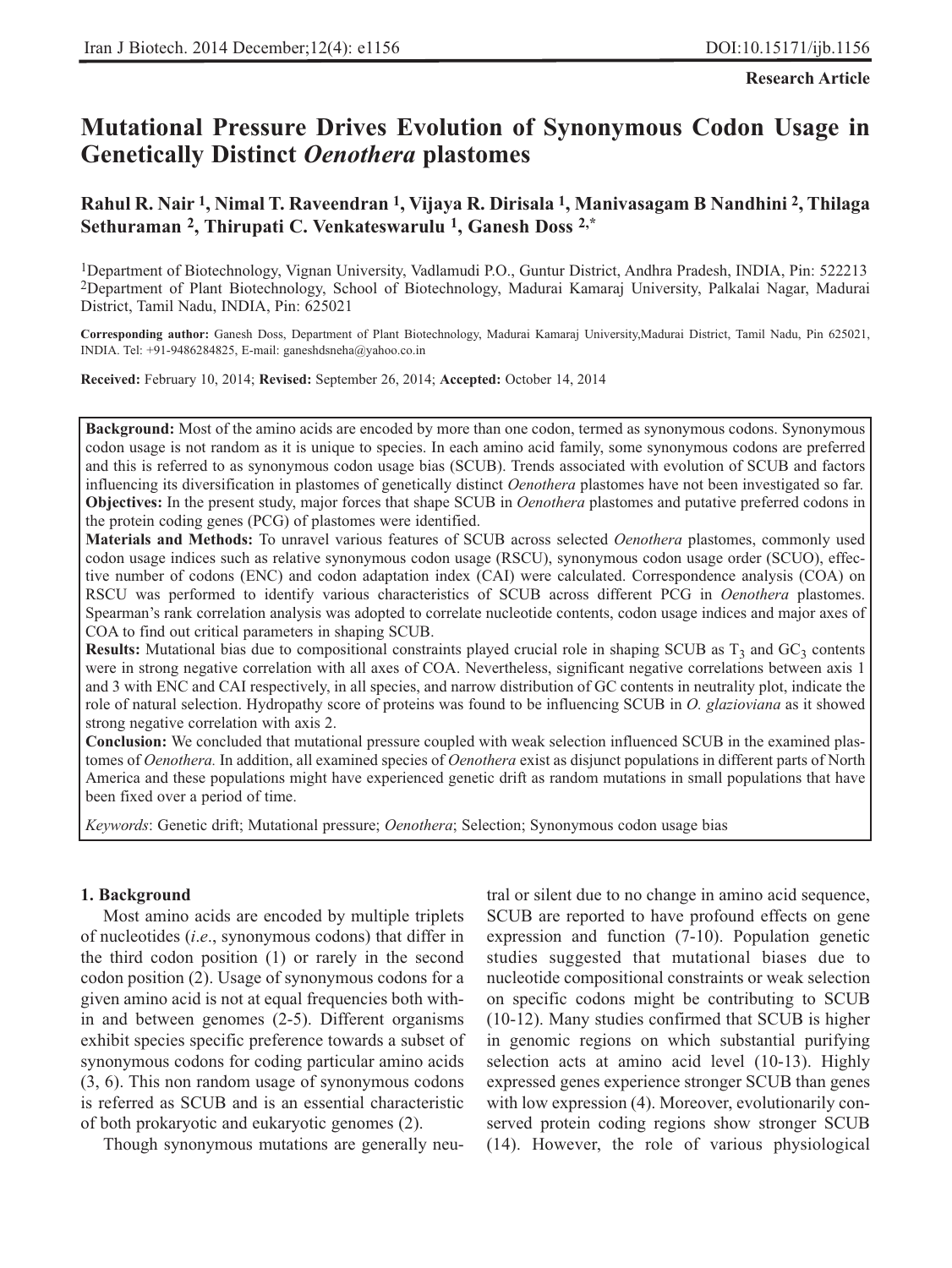processes that contribute to SCUB in protein coding regions of genomes has remained elusive (10).

Contributing major forces on SCUB fall into three categories: (i) nucleotide compositional constraints (15), (ii) translational elongation rate optimization by natural selection, and (iii) a balance between mutational pressure, selection and genetic drift in a finite population (11, 16, 17). Other contributing factors include interaction between codons and anticodons (18), efficacy of replication (19) and usage of codon pairs (20).

A plastid genome of higher plants comprises of 80 protein coding genes (PCGs), 4 rRNA genes and 30 tRNA genes (21). Since most proteins in the chloroplast are essential for photosynthesis, protein coding regions of chloroplast are highly conserved in higher plants, although a few exceptions exist (22, 23). In plastidic genome, mutational pressure favours high representation of A/T and it appears to be the major factor shaping SCUB (24 - 26). However, codon usage of *psb*A gene is found to be highly correlated with the corresponding t-RNA population in the chloroplast, indicating the possible influence of selection for translational efficiency on *psb*A. Previous studies on SCUB and variety of factors influencing its diversification in chloroplast genome, revealed that even though mutational bias is predominant, selection on codon usage cannot be nullified. A recent finding suggested that intron evolution and DNA methylation could be considered as potential factors that frame SCUB in land plants (27).

The angiosperm genus *Oenothera* (Family: Onagraceae) is commonly distributed in South Africa (28) and North America (29). Genus *Oenothera* is considered to be well suited for understanding the various molecular aspects of speciation process as it is amongst well-characterized plant genera (30). The genus *Oentothera* has been regarded as an ideal model to study evolution of plant genomes (particularly plastids), since substantial information about its systematics and genetics are available (30). In *Oenothera*, plastome-genomes are highly incompatible. However, fertile plants have been evolved due to (i) the exchange of plastids and nuclei between species, and (ii) the exchange of individual chromosome or complete haploid set between species (30).

## **2. Objectives**

Plastid genomes of 5 *Oenothera* sp. have been completely sequenced (30) and revealed that all plastomes are genetically distinct due to wide nucleotide substitution, small insertions, deletions and repetitions (30). In addition, phylogenetic analysis proved that these plastomes differ from common ancestral origin of vascular plants by a 56 kb inversion within the large single copy region (30). These findings suggested *Oenothera* plastomes as most suitable candidates to explore SCUB as well as the factors influencing its diversification. Basic features of molecular evolution can be identified by determining evolutionary patterns at synonymous sites in codons. Hence, in the present study, major objectives were i) investigation of trends associated with synonymous codon usage in 5 distinct *Oenothera* plastomes to obtain an insight into the major forces that shape SCUB and ii) identification of putative preferred codons in the PCG of plastomes that helps to optimize heterologous gene expression. Correlation analysis of various codon usage indices provided a better understanding about the pattern of SCUB in the plastomes. Identification of putative optimal codons would certainly pave the way for developing transplastomic *Oenothera* sp. for enabling evolutionary biologists to study underlying molecular mechanisms behind plant genome evolution.

## **3. Materials and Methods**

#### *3.1. Sequence Data and Nucleotide Compositions*

Complete nucleotide sequences of all 5 plastomes of *Oenothera* sp. viz., *Oenothera argillicola*, *Oenothera biennis*, *Oenothera elata*, *Oenothera glazioviana* and *Oenothera parviflora* were retrieved from National Centre for Biotechnology Information (NCBI) website and details were presented (Table 1). PCGs of each genome were extracted and coding sequences (CDS) that contain less than 300 codons were excluded in order to avoid sampling errors. Integrity of the CDS was evaluated by examining the presence of initiation and termination codons at appropriate places without any internal stop codons. Duplicate sequences were removed from the dataset. Thus, final data set for analysis contained 54 CDS for *O*. *argillicola*, *O*. *biennis*, *O*. *elata* and *O. parviflora* and 53 CDS for *O*. *glazioviana.*

Overall and local nucleotide compositions (*i.e*., nucleotide contents at 1st, 2nd and 3rd codon positions) were calculated for each CDS. Spearman's rank correlation analysis was used to reveal the correlations between overall and silent base contents such as  $A_3$ ,  $T_3$ ,  $G_3$  and  $C_3$  to unravel intrinsic properties of SCUB.

#### *3.2. Indices of Codon Usage*

*3.2.1. Relative Synonymous Codon Usage (RSCU)*

RSCU value of each codon was calculated to study the trend associated with SCUB in PCGs of *Oenothera*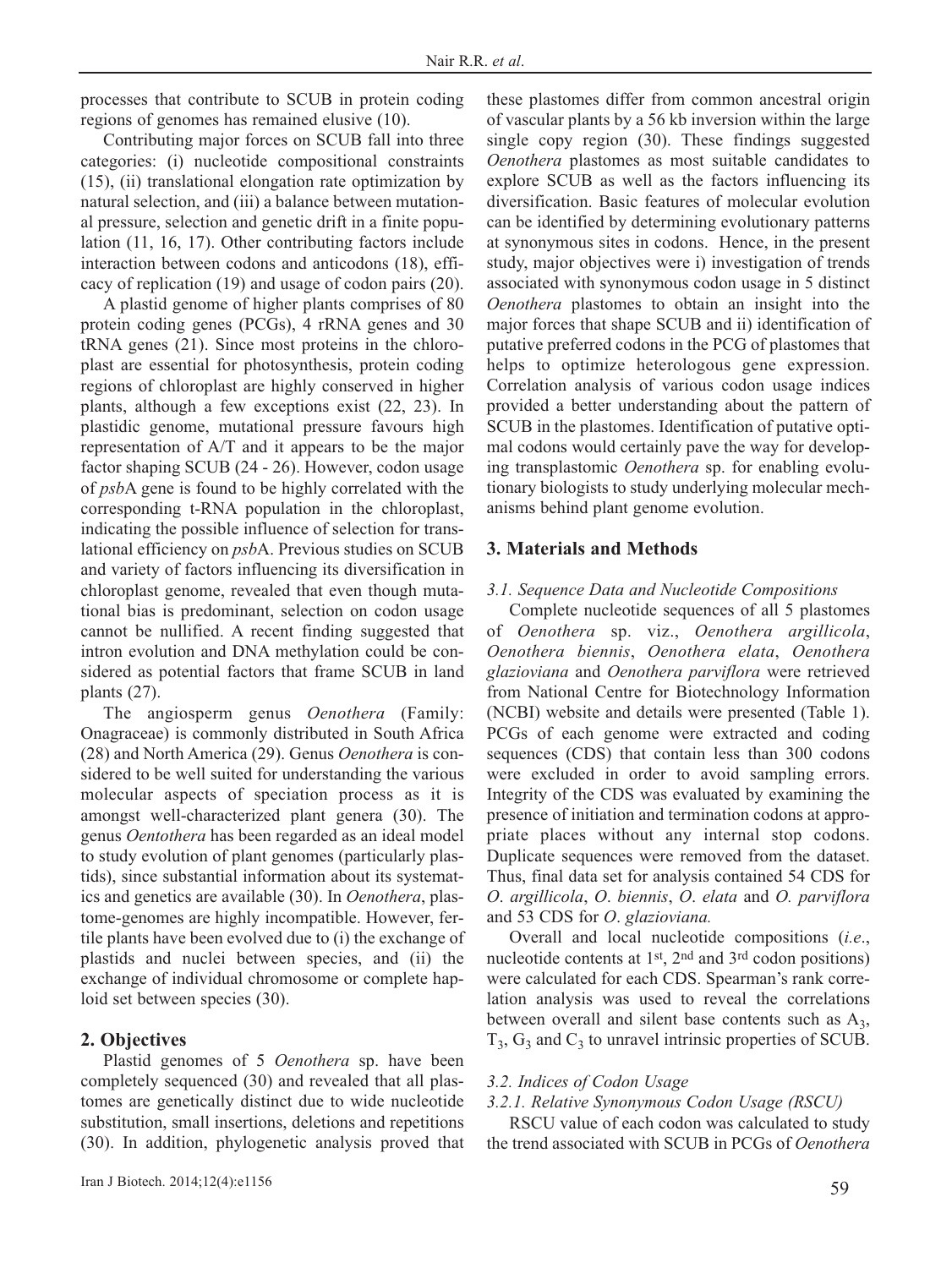| <b>Organism</b>       | GenBank Accession Number of Average GC <sub>1</sub> Average GC <sub>2</sub> Average GC <sub>3</sub> Average ENC |             |       |       |       |       |
|-----------------------|-----------------------------------------------------------------------------------------------------------------|-------------|-------|-------|-------|-------|
|                       | number                                                                                                          | <b>PCGs</b> |       |       |       |       |
| Oenothera argillicola | EU262887.1                                                                                                      | 54          | 47.92 | 39.93 | 31.69 | 48.91 |
| Oenothera biennis     | EU262889.1                                                                                                      | 54          | 47.85 | 39.61 | 31.57 | 48.92 |
| Oenothera elata       | AJ271079.3                                                                                                      | 54          | 47.85 | 40.01 | 31.56 | 48.90 |
| Oenothera glazioviana | EU262890.1                                                                                                      | 53          | 48.06 | 39.97 | 31.70 | 48.93 |
| Oenothera parviflora  | EU262891.1                                                                                                      | 54          | 47.85 | 40.01 | 31.56 | 48.90 |

**Table 1.** *Oenothera* species and their average local GC composition and ENC values

plastomes. RSCU value has been extensively used to study codon usage of PCGs in various genomes as it is independent of amino acid composition. RSCU values were calculated using the following equation (31). *RSCU*:

*Observed frequency of a codon*

*Expected frequency of the particular codon provided*

If RSCU value of a particular codon is greater than 1, it indicates the biased codon usage (31).

## *3.2.2. Effective Number of Codons (ENC)*

ENC of particular gene has been widely used in codon usage research to measure the extent of SCUB of that particular gene (32). ENC can vary from 20 (strictly biased; 1 codon for 1 amino acid) to 61 (no bias; all synonymous codons are used equally for each amino acid family). It is considered as an effective method to measure SCUB because it is independent of gene length (32). Preference towards particular codons in each amino acid family due to either selection or mutational pressure reduces the value of ENC. If ENC value of a gene is 35 or less, that particular gene can be considered as highly biased and vice versa. Expression levels of highly biased genes have been considered as high.

Expected ENC value under no selection can be calculated for any value of  $GC_3$  as per the equation (32)

$$
E(ENC) = 2 + s + \{29/[s^2 + (1-s)^2]\}
$$

# Where  $s = GC_3$

A plot between calculated ENC value of each CDS and its corresponding  $GC_3$  value was developed for all *Oenothera* sp. to provide an understanding of the influence of GC compositional constraints in shaping SCUB. If majority of genes are grouped on or just fall below the left/right hand side of the expected  $GC_3$ curve,  $GC_3$  compositional constraints will be suggested as the major force that determine SCUB (32). If majority of genes are grouped considerably below the expected  $GC_3$  selection may be the significant force in shaping SCUB (32).

# *3.2.3. Codon Adaptation Index* (*CAI*)

CAI is used to measure the extent of SCUB towards a subset of codons in each amino acid family of a given gene on the basis of preferred codons (translationally optimal) (33) in highly expressed genes such as ribosomal proteins and translational elongation factors. CAI is a good indicator of the level of expression as it takes into account all 59 synonymous codons in a quantitative manner (33). CAI value of a gene may vary from 0 to 1, a lower value indicates less SCUB (low expression level) and higher value close to 1 indicates higher SCUB (high expression level) for a given gene. In the present study, ribosomal protein coding genes of each *Oenothera* species were used as the reference set of highly expressed genes for finding out CAI values for corresponding species (34).

$$
CAI = exp 1/L \sum_{n=1}^{L} ln w_n
$$
 (33)

Where  $w_n$  = relative adaptness of n<sup>th</sup> codon, L = number of codons

## *3.2.4. Synonymous codon usage order* (*SCUO*)

SCUO is used for quantitative evaluation of relationship between GC composition at each codon position and SCUB for a gene and it is computed as per the equation (35)

$$
SCUO = 1 + p/2 \log 2 (p/2) + \left\{ \frac{(1-p)}{2} \right\} \log 2 \left\{ \frac{(1-p)}{2} \right\}
$$

Tukey test was used to analyse the differences in SCUB within genomes and the Wilcoxon two-sample test was used to compare the SCUB across five plastomes.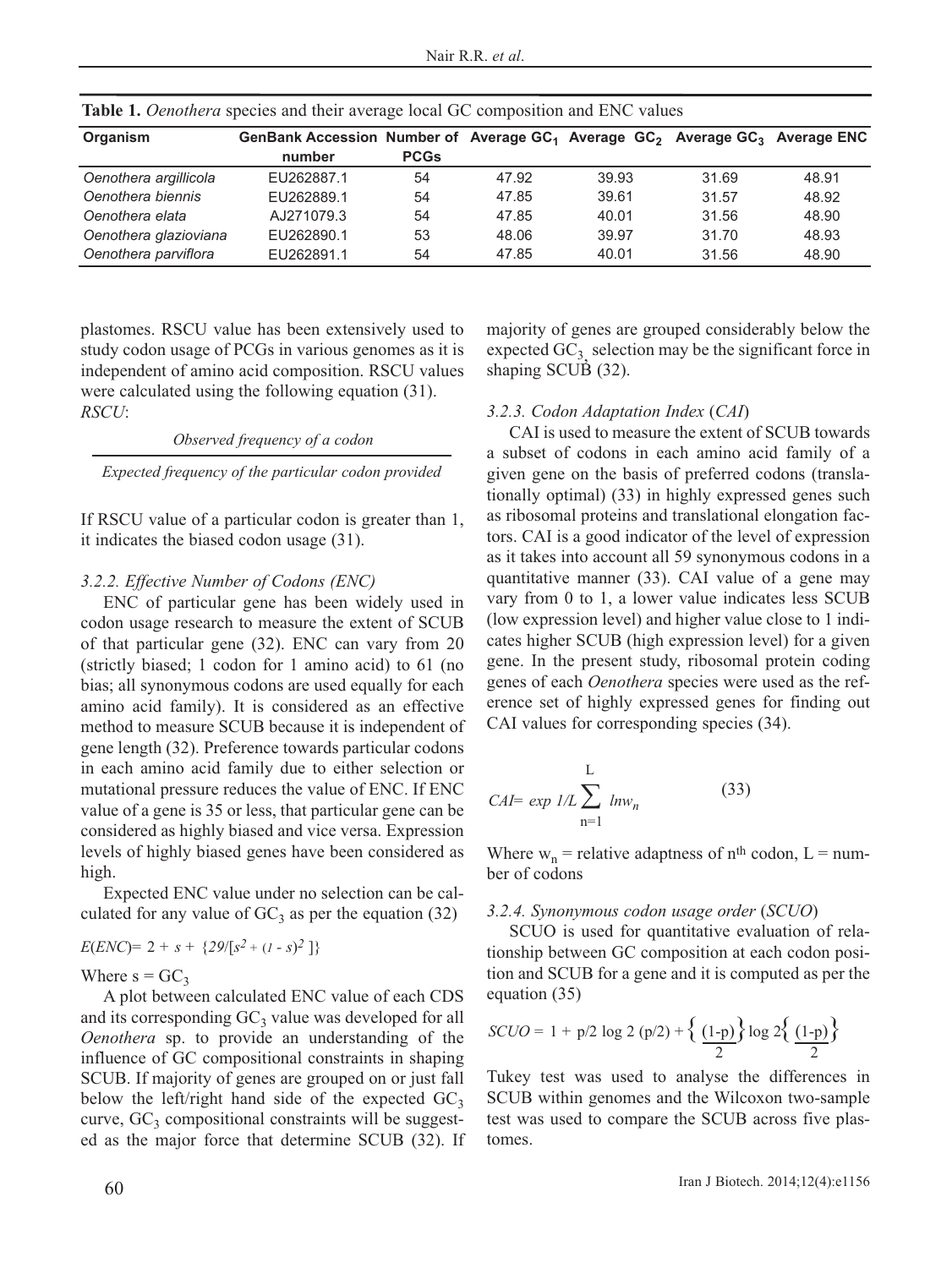## *3.3. Correspondence Analysis* (*COA*)

COA was performed to study the various characteristics of SCUB across different PCG in each *Oenothera plastome* (36) based on RSCU values (37, 38). All PCGs were plotted in a 59 dimensional vector space based on the usage of 59 synonymous codons. Each PCG is regarded as a 59 dimensional vector and RSCU value of each codon is represented as a dimension (39). Major variations in the trend associated with synonymous codon usage were explained by the first axis with subsequent axes explaining diminishing amounts of variance (40). Spearman's rank correlation analysis was used to reveal correlations between various codon usage indices described above and major axes of COA as this method of correlation is independent of any kind of distributional assumptions (41).

## *3.4. Identification of Putative Optimal Codons*

To identify putative optimal codons/ preferred codons, 10% of PCG located on both extremes left and right of axis 1 of COA were chosen to form 2 data sets (42). For each of the 59 synonymous codons, Chi square test was applied to the  $2 \times 2$  table that was constructed from the above 2 data sets. First row of the table contains observed frequencies of a codon and the second row contains total frequency of other synonymous alternatives of that particular codon (41).

#### *3.5. Cluster Analysis*

Cluster analysis on RSCU values (39) was performed in order to understand the grouping of *Oenothera* species according to the codon usage. In cluster analysis, a  $5 \times 59$  matrix was generated in which rows and columns correspond to pooled RSCU values of 59 codons and five *Oenothera* species, respectively. Clustering of *Oenothera* species occurred based on the RSCU values by unweighted pair group average clustering using Euclidean distance.

#### *3.6. Bioinformatic and Statistical Softwares*

Total base compositions and base compositions at each codon positions were calculated by using MEGA version 5.2.2 (43). Dambe version 5.3.31 (44) was used to find out RSCU values. Online version of codonW (45; http://mobyle.pasteur.fr/cgibin/portal.py) was used to estimate ENC, hydropathy score (a number indicating hydrophobic/hydrophilic properties of side chain of an amino acid) and aromaticity (frequency of aromatic amino acids) values. CAI values were calculated by using CAI calculator 2 (46). CodonO (47) was employed to compute SCUO values (35). All kinds of statistical analysis including correspondence analysis and cluster analysis were carried out using PAST version 2.12 (48) and the significance was measured at 5% level.

#### **4. Results**

## *4.1. Intrinsic Properties of Synonymous Codon Usage*

Total and synonymous nucleotide contents were estimated. In the plastomes of *O. argillicola*, AT content was higher than GC content. Among the silent base contents, viz.,  $A_3$ ,  $T_3$ ,  $G_3$ , and  $C_3$  (A, T, G and C contents at  $3<sup>rd</sup>$  codon position),  $T_3$  was noted to be higher than all others with a mean and standard deviation (SD) of 36.64 and 4.78, respectively. Lowest nucleotide content at silent site was noted to be  $C_3$ with a mean and SD of 14.54 and 3.36, respectively. Spearman's rank correlation analysis revealed strong positive correlations between A and  $A_3$  T and  $T_3$  G and  $G_3$  and C and  $C_3$ . Whereas significant negative correlations were observed between other heterogenous nucleotide contents (Table 2). Strong negative correlation between A and  $T_3$  and vice versa suggested the possible influence of AT at silent sites  $(AT_3)$  in shaping SCUB of PCGs in *O. argillicola* plastomes. Additionally, high positive correlations of  $GC_3$  with  $G_2$ C and GC contents indicated GC compositional constraints might also be present. However, no correlation existed between  $GC_3$  and any of  $A/T$  contents. These complex correlations revealed that nucleotide compositional constraints play a crucial role in framing SCUB across PCGs in *O*. *argillicola* plastomes. Similar patterns of correlations were identified in other 4 *Oenothera* plastomes examined (Table 2).

#### *4.2. GC Composition Influences on SCUB*

GC composition has been regarded as an important force that shape codon and amino acid usages (49). Total GC content and GC composition at 3 codon positions of all selected PCGs of *Oenothera* plastomes were calculated and a dot plot was produced with respective SCUO values (Figure 1). Strong linear but negative correlations were found between SCUO and variables such as  $GC_3$  (r = -0.495, p < 0.01),  $GC_1$  (r =  $-0.442$ ,  $p < 0.01$ ) and GC (r =  $-0.353$ ,  $p < 0.01$ ). Among these variables, dependency of SCUO on  $GC<sub>3</sub>$  (SCUO  $= 0.008$  (GC<sub>3</sub>)+0.481) was noticed as stronger as revealed by the highest correlation between them. To study the influence of overall GC on local compositions, linear correlation analysis was performed for GC with all local GC contents. GC was linearly corre-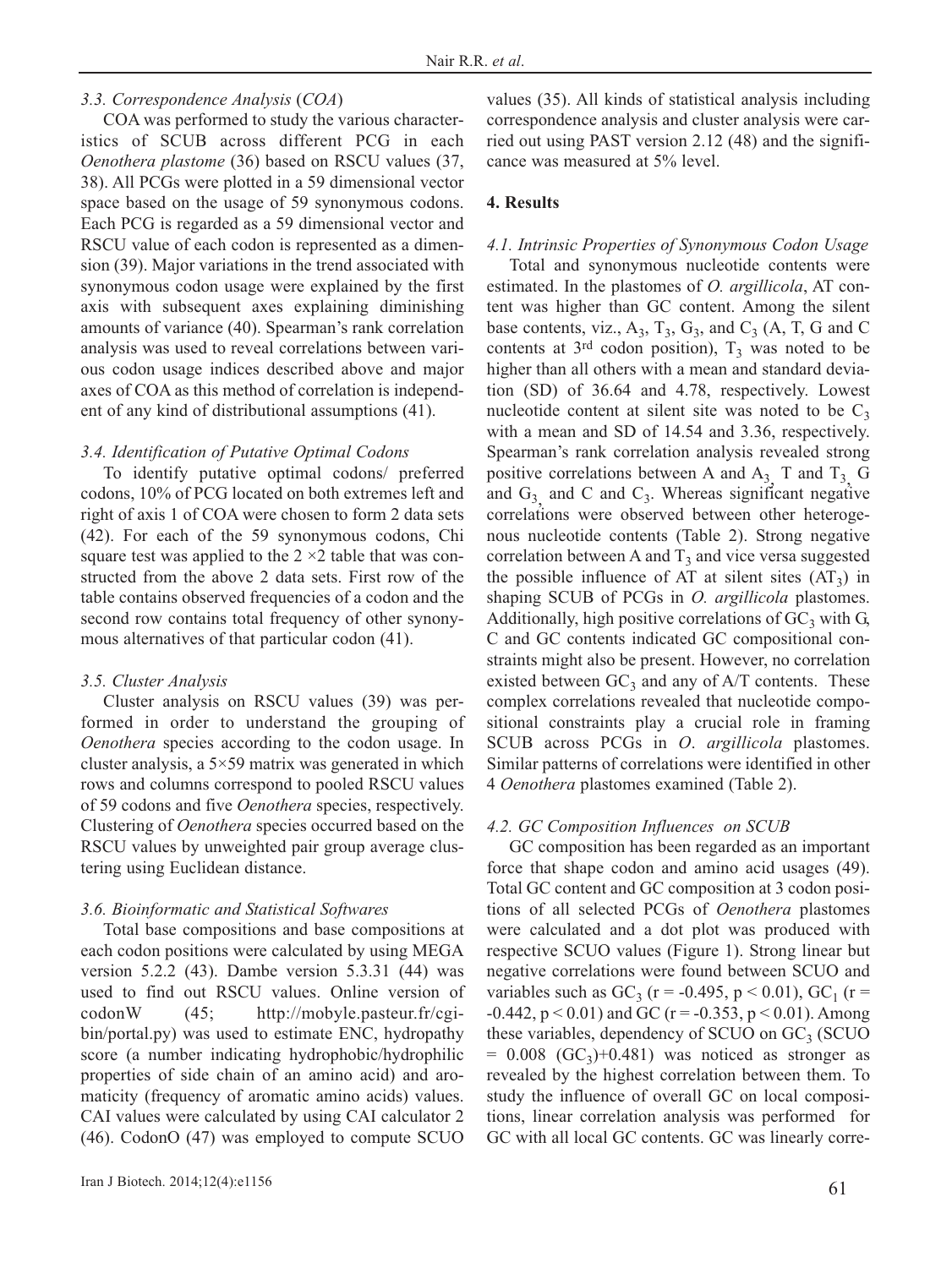|                | Axes        | $A_3$      | $T_3$      | $G_3$     | $C_3$     | GC <sub>3</sub> |
|----------------|-------------|------------|------------|-----------|-----------|-----------------|
|                | A           | $0.699**$  | $-0.689**$ | 0.126     | $-0.192$  | $-0.127$        |
|                | T           | $-0.508**$ | $0.801**$  | $-0.282*$ | $-0.114$  | $-0.245$        |
| O. argillicola | G           | $-0.172$   | $-0.253$   | $0.468**$ | 0.253     | $0.527**$       |
|                | $\mathsf C$ | $-0.049$   | $-0.138$   | $-0.168$  | $0.492**$ | $0.345*$        |
|                | GC          | $-0.167$   | $-0.246$   | 0.246     | $0.423**$ | $0.562**$       |
|                | A           | $0.719**$  | $-0.689**$ | 0.097     | $-0.191$  | $-0.145$        |
|                | T           | $-0.519**$ | $0.808**$  | $-0.270*$ | $-0.104$  | $-0.235$        |
| O. biennis     | G           | $-0.165$   | $-0.242$   | $0.470**$ | 0.219     | $0.497**$       |
|                | C           | $-0.056$   | $-0.154$   | $-0.202$  | $0.497**$ | $0.338*$        |
|                | GC          | $-0.182$   | $-0.231$   | 0.240     | $0.405**$ | $0.548**$       |
|                | Α           | $0.711**$  | $-0.691**$ | 0.100     | $-0.194$  | $-0.133$        |
|                | T           | $-0.513**$ | $0.810**$  | $-0.271*$ | $-0.101$  | $-0.238$        |
| O. elata       | G           | $-0.175$   | $-0.253$   | $0.488**$ | 0.226     | $0.511**$       |
|                | C           | $-0.053$   | $-0.158$   | $-0.211$  | $0.503**$ | $0.330*$        |
|                | GC          | $-0.186$   | $-0.240$   | 0.246     | $0.411**$ | $0.549**$       |
|                | Α           | $0.704**$  | $-0.689**$ | 0.104     | $-0.159$  | $-0.112$        |
|                | T           | $-0.526**$ | $0.818**$  | $-0.289*$ | $-0.109$  | $-0.246$        |
| O. glazioviana | G           | $-0.145$   | $-0.269$   | $0.496**$ | 0.194     | $0.498**$       |
|                | C           | $-0.062$   | $-0.169$   | $-0.191$  | $0.525**$ | $0.356**$       |
|                | GC          | $-0.172$   | $-0.261$   | $0.274**$ | $0.394**$ | $0.561**$       |
|                | Α           | $0.711**$  | $-0.691**$ | 0.100     | $-0.194$  | $-0.133$        |
|                | T           | $-0.513**$ | $0.810**$  | $-0.271*$ | $-0.101$  | $-0.238$        |
| O. parviflora  | G           | $-0.175$   | $-0.253$   | $0.488**$ | 0.226     | $0.511**$       |
|                | C           | $-0.053$   | $-0.158$   | $-0.211$  | $0.503**$ | $0.330*$        |
|                | GC          | $-0.186$   | $-0.240$   | 0.246     | $0.411**$ | $0.511**$       |

**Table 2.** Spearman's rank correlation analysis between overall base composition and base composition at silent site in plastomes of five *Oenothera* species

lated with GC<sub>1</sub> (r = 0.840, p < 0.01), with GC<sub>2</sub> (r = 0.613,  $p < 0.01$ ) and with GC<sub>3</sub> ( $r = 0.560$ ,  $p < 0.01$ ). Whereas  $GC_3$  was in high correlation with  $GC_1$  (r = 0.471,  $p < 0.01$ ) but not with GC<sub>2</sub> (r = - 0.138). Similarly,  $GC_1$  was also found not correlated with  $GC<sub>2</sub>$ . Similar pattern of linear correlations were also observed in other *Oenothera* species. These results suggested that overall GC content,  $GC_1$  and  $GC_3$  influenced SCUB in all examined *Oenothera* plastomes. Thus, mutational pressure has significant role in dictating SCUB across PCGs in *Oenothera* plastomes. Difference in SCUB among five species of *Oenothera* was compared by Wilcoxon two-sample test and the result was indicative of no significant difference in SCUB between any two species.

# *4.3. Features of Overall and Strand Specific Relative Synonymous Codon Usage*

Overall and strand specific synonymous codon

usage were examined (Table 3). In 18 synonymous families of amino acid, A and T ending codons were used more frequently than G and C ending codons, indicating an AT-rich nature of plastomes. Most of the 3, 4 and 6 fold degenerate amino acid families were observed to use T ending codons except Gly and Arg. Strand specific codon usage bias was observed for 6 fold degenerate amino acid Arg in all *Oenothera* sp. except *O*. *elata*. For Arg, codon usage was biased towards CGT in minus strand for all species whereas in plus strand, codon usage was biased towards CGA in *O*. *biennis*, *O*. *glazioviana* and *O*. *parviflora*. However, both CGT and CGA were used at equal frequencies to code Arg in minus strand encoded genes. Four fold degenerate amino acid Val used GTA most often in all plus strand encoded genes whereas all minus strand encoded genes used GTT most frequently (Strand specific codon usage). Chi-square analysis on codon count of 10% genes distributed on extreme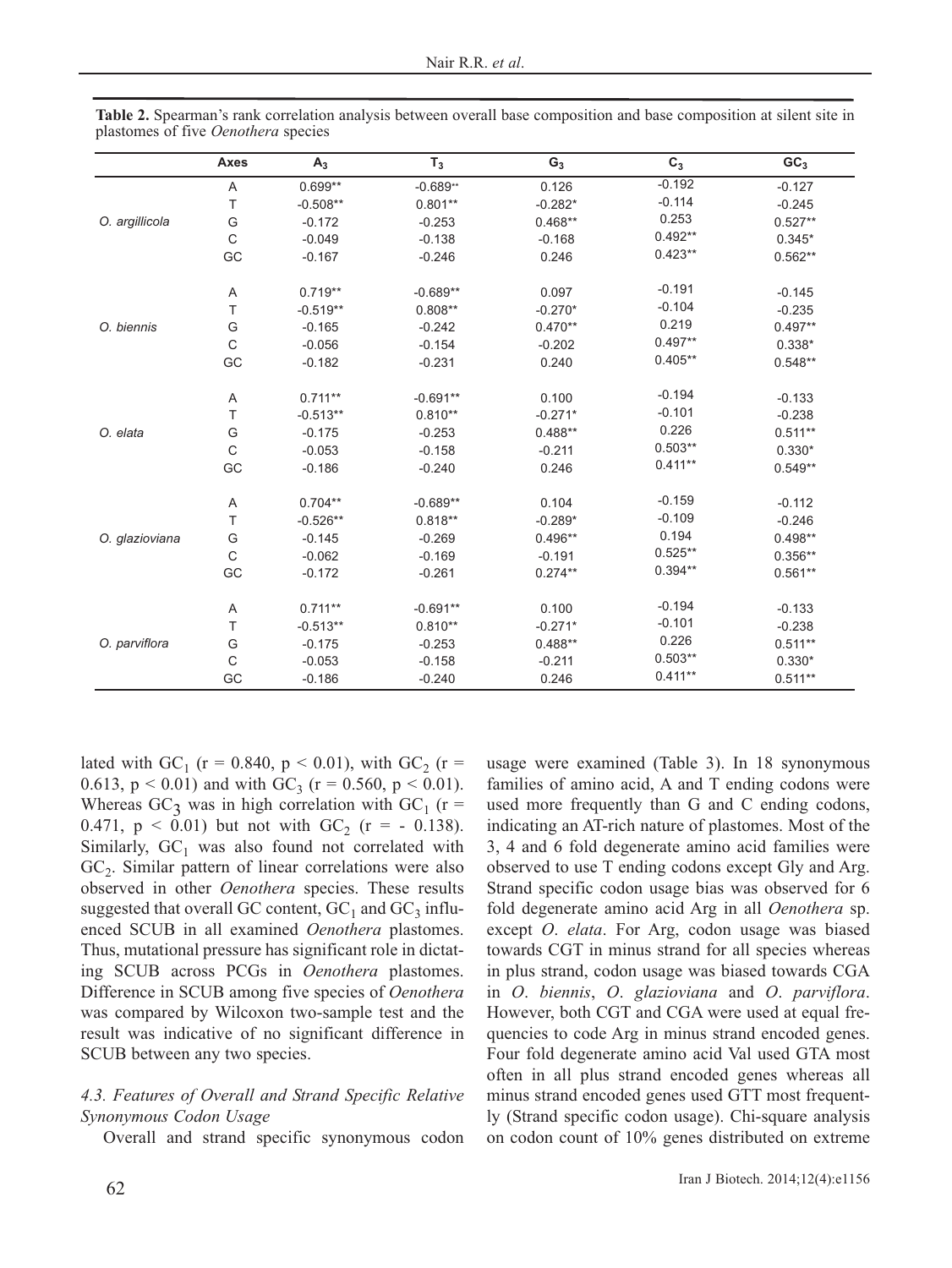

**Figure 1.** Relationship of GC composition and SCUB. SCUO of A: *O*. *argillicola* B: *O*. *biennis* C: *O*. *elata* D: *O*. *glazioviana* and E: *O*. *Parviflora*

left and extreme right of axis 1 revealed 5 statistically over represented codons (*i*.*e*., putative optimal codons) in *O*. *argillicola* (*i*.*e*., GCT, GAA, CAT, AAT and CCT), 1 in *O*. *biennis* (CGA), 4 in *O*. *elata* (*i*.*e*., TGT, AAT, GTT and GTA), 7 in *O*. *glazioviana* (*i*.*e*., GAT, TTT, CAT, AAT, CCT, CGT and TCT) and 2 in *O*. *parviflora* (*i*.*e*., GCT and GTA). All putative optimal codons used A/T ending codons only.

#### *4.4. Quantification of SCUB*

ENC has been used as a reliable tool in SCUB

63 Iran J Biotech. 2014;12(4):e1156

analysis as it is effective for short genes and for skewed usage of amino acids (32). ENC value of a gene clearly demonstrates SCUB in a range from extreme bias to minimal bias. Plotting ENC values of genes against corresponding  $GC_3$  values displays major characteristics of synonymous codon usage patterns of PCGs in a genome. In this study, majority of protein coding genes were grouped on the left hand side of the expected  $GC_3$  curve in all chosen *Oenothera sp.* (Figure 2). Hence, GC<sub>3</sub> compositional constraints might influence SCUB across PCGs in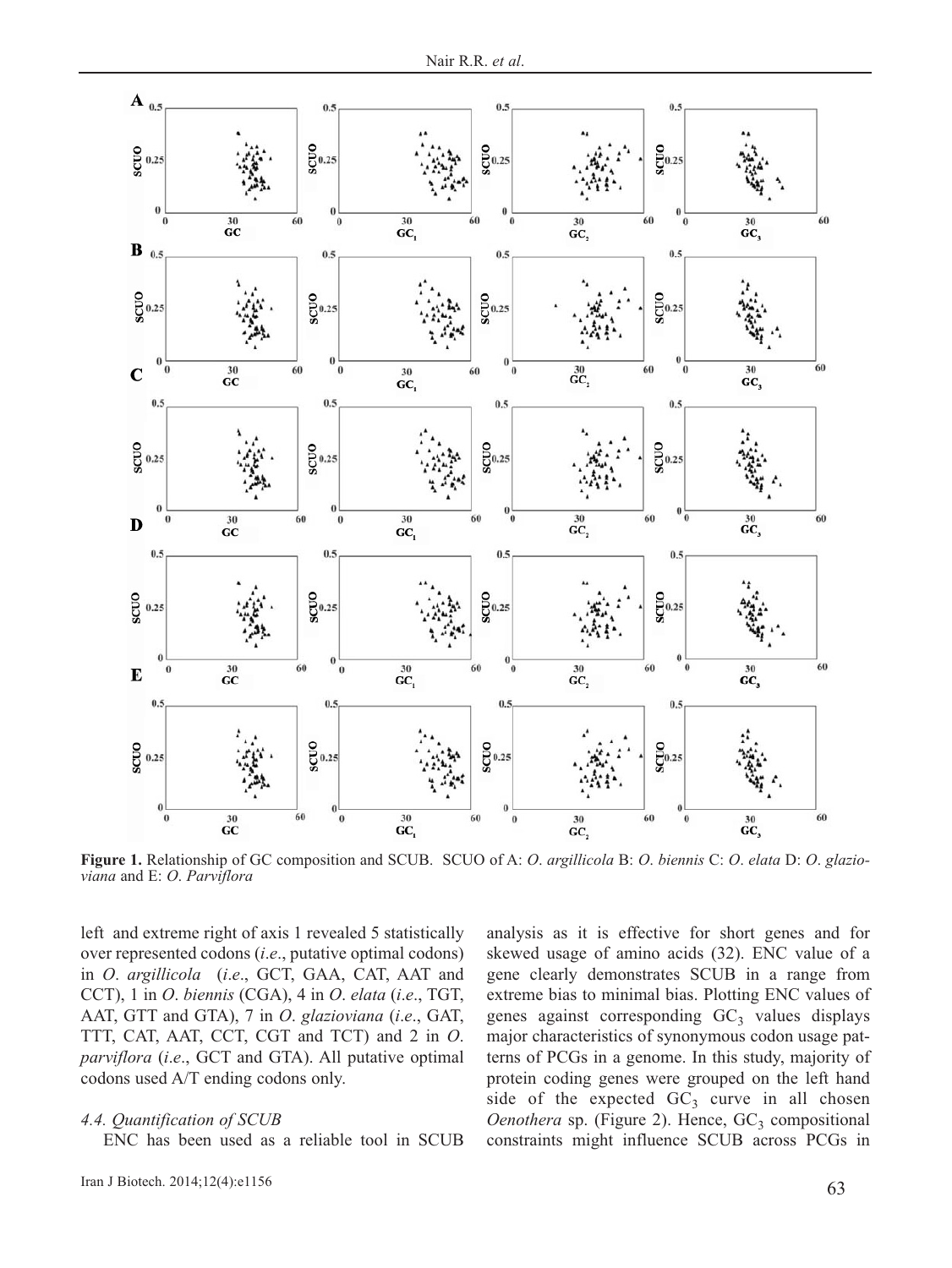|        |                          | O. argillicola<br><b>RSCU</b> |                | O. biennis<br><b>RSCU</b> |                | O. elata<br><b>RSCU</b> |                |                | O. glazioviana<br><b>RSCU</b> |                |                | O. parviflora<br><b>RSCU</b> |                |                |                |                |
|--------|--------------------------|-------------------------------|----------------|---------------------------|----------------|-------------------------|----------------|----------------|-------------------------------|----------------|----------------|------------------------------|----------------|----------------|----------------|----------------|
| AA.    | Codon                    | All                           | $^{(+)}$       | $(\cdot)$                 | All            | $(+)$                   | $(-)$          | All            | $(+)$                         | $(-)$          | All            | $(+)$                        | $(\cdot)$      | All            | $(+)$          | $(-)$          |
| Α      | GCT                      | 1.637                         | 1.627          | 1.577                     | 1.63           | 1.629                   | 1.561          | 1.626          | 1.644                         | 1.561          | 1.631          | 1.627                        | 1.564          | 1.641          | 1.632          | 1.580          |
| Α      | GCG                      | 0.651                         | 0.651          | 0.625                     | 0.651          | 0.647                   | 0.636          | 0.657          | 0.638                         | 0.636          | 0.649          | 0.639                        | 0.634          | 0.650          | 0.642          | 0.632          |
| Α      | GCC                      | 0.697                         | 0.735          | 0.696                     | 0.703          | 0.731                   | 0.707          | 0.703          | 0.727                         | 0.707          | 0.708          | 0.740                        | 0.711          | 0.699          | 0.732          | 0.703          |
| Α      | <b>GCA</b>               | 1.014                         | 0.987          | 1.101                     | 1.015          | 0.993                   | 1.096          | 1.015          | 0.991                         | 1.096          | 1.012          | 0.993                        | 1.090          | 1.010          | 0.995          | 1.085          |
| С      | <b>TGT</b>               | 1.447                         | 1.372          | 1.459                     | 1.443          | 1.377                   | 1.448          | 1.443          | 1.405                         | 1.448          | 1.441          | 1.372                        | 1.448          | 1.439          | 1.368          | 1.448          |
| С      | <b>TGC</b>               | 0.553                         | 0.628          | 0.541                     | 0.557          | 0.623                   | 0.552          | 0.557          | 0.595                         | 0.552          | 0.559          | 0.628                        | 0.552          | 0.561          | 0.632          | 0.552          |
| D      | <b>GAT</b>               | 1.508                         | 1.572          | 1.438                     | 1.478          | 1.530                   | 1.424          | 1.477          | 1.539                         | 1.424          | 1.481          | 1.541                        | 1.425          | 1.497          | 1.551          | 1.438          |
| D      | GAC                      | 0.492                         | 0.428          | 0.562                     | 0.522          | 0.470                   | 0.576          | 0.523          | 0.461                         | 0.576          | 0.519          | 0.459                        | 0.575          | 0.503          | 0.449          | 0.562          |
| Ε      | GAG                      | 0.604                         | 0.666          | 0.624                     | 0.598<br>1.402 | 0.654                   | 0.638          | 0.596          | 0.650                         | 0.638          | 0.595          | 0.652                        | 0.631          | 0.599          | 0.656          | 0.642          |
| Ε      | GAA                      | 1.396                         | 1.334          | 1.376                     | 1.284          | 1.346                   | 1.362          | 1.404          | 1.350                         | 1.362          | 1.405          | 1.348                        | 1.369          | 1.401          | 1.344          | 1.358          |
| F      | <b>TTT</b>               | 1.277                         | 1.231          | 1.244                     | 0.716          | 1.250                   | 1.237          | 1.283          | 1.281                         | 1.237          | 1.284          | 1.248                        | 1.241          | 1.287          | 1.247          | 1.243          |
| F      | <b>TTC</b><br><b>GGT</b> | 0.723                         | 0.769          | 0.756                     | 1.251          | 0.750                   | 0.763          | 0.717          | 0.719                         | 0.763          | 0.716          | 0.752                        | 0.759          | 0.713          | 0.753          | 0.757<br>1.272 |
| G<br>G | GGG                      | 1.251<br>0.830                | 1.172<br>0.865 | 1.275<br>0.889            | 0.821          | 1.173<br>0.854          | 1.278<br>0.862 | 1.245<br>0.827 | 1.174<br>0.848                | 1.278<br>0.862 | 1.245<br>0.836 | 1.162<br>0.879               | 1.275<br>0.881 | 1.256<br>0.819 | 1.195<br>0.841 | 0.869          |
| G      | GGC                      | 0.488                         | 0.496          | 0.422                     | 0.482          | 0.481                   | 0.431          | 0.479          | 0.479                         | 0.431          | 0.478          | 0.480                        | 0.420          | 0.486          | 0.491          | 0.429          |
| G      | <b>GGA</b>               | 1.431                         | 1.467          | 1.414                     | 1.446          | 1.492                   | 1.429          | 1.448          | 1.500                         | 1.429          | 1.441          | 1.478                        | 1.424          | 1.438          | 1.473          | 1.429          |
| н      | CAC                      | 0.566                         | 0.553          | 0.565                     | 0.564          | 0.560                   | 0.551          | 0.563          | 0.539                         | 0.551          | 0.565          | 0.559                        | 0.555          | 0.566          | 0.555          | 0.562          |
| Н      | CAT                      | 1.434                         | 1.447          | 1.435                     | 1.436          | 1.440                   | 1.449          | 1.437          | 1.461                         | 1.449          | 1.435          | 1.441                        | 1.445          | 1.434          | 1.445          | 1.438          |
|        | <b>ATT</b>               | 1.476                         | 1.535          | 1.381                     | 1.474          | 1.530                   | 1.380          | 1.476          | 1.528                         | 1.380          | 1.474          | 1.527                        | 1.383          | 1.480          | 1.539          | 1.385          |
| L      | <b>ATA</b>               | 0.919                         | 0.861          | 0.978                     | 0.920          | 0.864                   | 0.978          | 0.921          | 0.885                         | 0.978          | 0.920          | 0.867                        | 0.974          | 0.917          | 0.859          | 0.975          |
| I      | <b>ATC</b>               | 0.606                         | 0.604          | 0.642                     | 0.606          | 0.606                   | 0.642          | 0.603          | 0.587                         | 0.642          | 0.606          | 0.606                        | 0.643          | 0.603          | 0.602          | 0.640          |
| Κ      | AAA                      | 1.463                         | 1.370          | 1.509                     | 1.476          | 1.395                   | 1.509          | 1.472          | 1.396                         | 1.509          | 1.474          | 1.397                        | 1.503          | 1.485          | 1.412          | 1.510          |
| Κ      | AAG                      | 0.537                         | 0.630          | 0.491                     | 0.524          | 0.605                   | 0.491          | 0.528          | 0.604                         | 0.491          | 0.526          | 0.603                        | 0.497          | 0.515          | 0.588          | 0.490          |
| L      | <b>CTA</b>               | 1.093                         | 0.994          | 1.205                     | 1.098          | 1.001                   | 1.207          | 1.095          | 0.993                         | 1.207          | 1.106          | 1.009                        | 1.210          | 1.094          | 0.997          | 1.203          |
| L      | <b>CTC</b>               | 0.619                         | 0.704          | 0.574                     | 0.613          | 0.693                   | 0.575          | 0.611          | 0.684                         | 0.575          | 0.612          | 0.688                        | 0.576          | 0.610          | 0.699          | 0.564          |
| L      | <b>CTG</b>               | 0.567                         | 0.562          | 0.562                     | 0.575          | 0.569                   | 0.569          | 0.577          | 0.557                         | 0.569          | 0.567          | 0.576                        | 0.553          | 0.571          | 0.573          | 0.558          |
| L      | <b>CTT</b>               | 1.722                         | 1.740          | 1.659                     | 1.714          | 1.736                   | 1.649          | 1.717          | 1.766                         | 1.649          | 1.715          | 1.727                        | 1.660          | 1.725          | 1.731          | 1.675          |
| L      | <b>TTA</b>               | 1.222                         | 1.171          | 1.198                     | 1.219          | 1.170                   | 1.196          | 1.218          | 1.194                         | 1.196          | 1.212          | 1.161                        | 1.189          | 1.222          | 1.171          | 1.199          |
| L      | <b>TTG</b>               | 0.778                         | 0.829          | 0.802                     | 0.781          | 0.830                   | 0.804          | 0.782          | 0.806                         | 0.804          | 0.788          | 0.839                        | 0.811          | 0.778          | 0.829          | 0.801          |
| N      | <b>AAC</b>               | 0.499                         | 0.468          | 0.561                     | 0.488          | 0.457                   | 0.552          | 0.495          | 0.457                         | 0.552          | 0.492          | 0.460                        | 0.557          | 0.496          | 0.462          | 0.561          |
| N      | AAT                      | 1.501                         | 1.532          | 1.439                     | 1.512          | 1.543                   | 1.448          | 1.505          | 1.543                         | 1.448          | 1.508          | 1.540                        | 1.443          | 1.504          | 1.538          | 1.439          |
| Ρ      | <b>CCA</b>               | 1.034                         | 1.008          | 1.101                     | 1.043          | 1.008                   | 1.116          | 1.032          | 1.008                         | 1.116          | 1.037          | 1.014                        | 1.099          | 1.041          | 1.008          | 1.112          |
| Ρ      | CCC                      | 0.886                         | 0.968          | 0.822                     | 0.901          | 0.961                   | 0.864          | 0.892          | 0.931                         | 0.864          | 0.892          | 0.966                        | 0.843          | 0.888          | 0.968          | 0.838          |
| Ρ      | <b>CCT</b>               | 1.438                         | 1.402          | 1.434                     | 1.431<br>0.626 | 1.412                   | 1.407          | 1.445          | 1.448                         | 1.407          | 1.440          | 1.412                        | 1.424          | 1.452          | 1.409          | 1.448          |
| Ρ      | CCG                      | 0.643                         | 0.621          | 0.643                     | 1.497          | 0.618                   | 0.613          | 0.632          | 0.612                         | 0.613          | 0.631          | 0.608                        | 0.634          | 0.618          | 0.614          | 0.603          |
| Q<br>Q | CAA<br>CAG               | 1.490<br>0.510                | 1.430<br>0.570 | 1.537<br>0.463            | 0.503          | 1.438<br>0.562          | 1.542<br>0.458 | 1.501<br>0.499 | 1.459<br>0.541                | 1.542<br>0.458 | 1.498<br>0.502 | 1.436<br>0.564               | 1.545<br>0.455 | 1.501<br>0.499 | 1.447<br>0.553 | 1.537<br>0.463 |
| R      | <b>AGA</b>               | 1.372                         | 1.344          | 1.363                     | 1.372          | 1.363                   | 1.343          | 1.373          | 1.366                         | 1.343          | 1.370          | 1.350                        | 1.345          | 1.368          | 1.350          | 1.343          |
| R      | <b>AGG</b>               | 0.628                         | 0.656          | 0.637                     | 0.628          | 0.638                   | 0.657          | 0.627          | 0.634                         | 0.657          | 0.630          | 0.650                        | 0.655          | 0.632          | 0.650          | 0.657          |
| R      | <b>CGA</b>               | 1.449                         | 1.464          | 1.481                     | 1.464          | 1.483                   | 1.500          | 1.463          | 1.469                         | 1.500          | 1.456          | 1.472                        | 1.493          | 1.454          | 1.478          | 1.478          |
| R      | CGC                      | 0.539                         | 0.569          | 0.497                     | 0.521          | 0.550                   | 0.473          | 0.515          | 0.544                         | 0.473          | 0.532          | 0.570                        | 0.480          | 0.529          | 0.559          | 0.481          |
| R      | CGG                      | 0.499                         | 0.502          | 0.488                     | 0.496          | 0.500                   | 0.482          | 0.496          | 0.495                         | 0.482          | 0.497          | 0.494                        | 0.489          | 0.514          | 0.526          | 0.490          |
| R      | CGT                      | 1.513                         | 1.464          | 1.535                     | 1.518          | 1.467                   | 1.545          | 1.526          | 1.493                         | 1.545          | 1.516          | 1.464                        | 1.538          | 1.503          | 1.436          | 1.551          |
| S      | AGC                      | 0.584                         | 0.524          | 0.675                     | 0.591          | 0.527                   | 0.684          | 0.597          | 0.517                         | 0.684          | 0.586          | 0.531                        | 0.670          | 0.589          | 0.524          | 0.684          |
| S      | <b>AGT</b>               | 1.416                         | 1.476          | 1.325                     | 1.409          | 1.473                   | 1.316          | 1.403          | 1.483                         | 1.316          | 1.414          | 1.469                        | 1.330          | 1.411          | 1.476          | 1.316          |
| S      | <b>TCA</b>               | 0.920                         | 0.989          | 0.891                     | 0.931          | 0.990                   | 0.911          | 0.931          | 0.974                         | 0.911          | 0.937          | 0.999                        | 0.909          | 0.925          | 0.989          | 0.899          |
| S      | <b>TCC</b>               | 0.910                         | 0.905          | 0.933                     | 0.896          | 0.906                   | 0.905          | 0.892          | 0.912                         | 0.905          | 0.902          | 0.908                        | 0.916          | 0.915          | 0.911          | 0.936          |
| S      | <b>TCG</b>               | 0.602                         | 0.615          | 0.558                     | 0.607          | 0.621                   | 0.557          | 0.608          | 0.591                         | 0.557          | 0.600          | 0.609                        | 0.559          | 0.598          | 0.615          | 0.550          |
| S      | <b>TCT</b>               | 1.567                         | 1.492          | 1.618                     | 1.566          | 1.483                   | 1.627          | 1.569          | 1.523                         | 1.627          | 1.561          | 1.484                        | 1.616          | 1.562          | 1.486          | 1.615          |
| Τ      | ACC                      | 0.797                         | 0.753          | 0.796                     | 0.807          | 0.760                   | 0.814          | 0.807          | 0.732                         | 0.814          | 0.796          | 0.736                        | 0.812          | 0.804          | 0.762          | 0.810          |
| Τ      | <b>ACA</b>               | 1.227                         | 1.288          | 1.283                     | 1.217          | 1.270                   | 1.259          | 1.220          | 1.268                         | 1.259          | 1.237          | 1.306                        | 1.283          | 1.219          | 1.262          | 1.264          |
| Τ      | <b>ACG</b>               | 0.506                         | 0.529          | 0.473                     | 0.502          | 0.528                   | 0.473          | 0.500          | 0.536                         | 0.473          | 0.504          | 0.534                        | 0.464          | 0.500          | 0.53           | 0.468          |
| Τ      | <b>ACT</b>               | 1.470                         | 1.429          | 1.448                     | 1.474          | 1.442                   | 1.454          | 1.472          | 1.464                         | 1.454          | 1.464          | 1.424                        | 1.440          | 1.477          | 1.446          | 1.459          |
| V      | GTT                      | 1.376                         | 1.310          | 1.426                     | 1.391          | 1.335                   | 1.438          | 1.392          | 1.356                         | 1.438          | 1.388          | 1.324                        | 1.436          | 1.385          | 1.328          | 1.434          |
| V      | <b>GTG</b>               | 0.604                         | 0.639          | 0.619                     | 0.617          | 0.646                   | 0.644          | 0.618          | 0.644                         | 0.644          | 0.617          | 0.640                        | 0.639          | 0.618          | 0.648          | 0.642          |
| V      | <b>GTC</b>               | 0.591                         | 0.601          | 0.535                     | 0.567<br>1.425 | 0.569                   | 0.532          | 0.571          | 0.556                         | 0.532          | 0.558          | 0.564                        | 0.515          | 0.568          | 0.582          | 0.517          |
| V      | <b>GTA</b>               | 1.429                         | 1.450          | 1.419                     | 0.414          | 1.450                   | 1.386          | 1.419          | 1.444                         | 1.386          | 1.437          | 1.471                        | 1.409          | 1.429          | 1.442          | 1.408          |
| Υ      | <b>TAC</b>               | 0.411                         | 0.387          | 0.451                     | 1.586          | 0.393                   | 0.453          | 0.417          | 0.369                         | 0.453          | 0.424          | 0.400                        | 0.459          | 0.413          | 0.393          | 0.449          |
| Y      | <b>TAT</b>               | 1.589                         | 1.613          | 1.549                     |                | 1.607                   | 1.547          | 1.583          | 1.631                         | 1.547          | 1.576          | 1.600                        | 1.541          | 1.587          | 1.607          | 1.551          |

**Table 3.** Overall and strand specific relative synonymous codon usage values of examined PCGs of selected *Oenothera* plastomes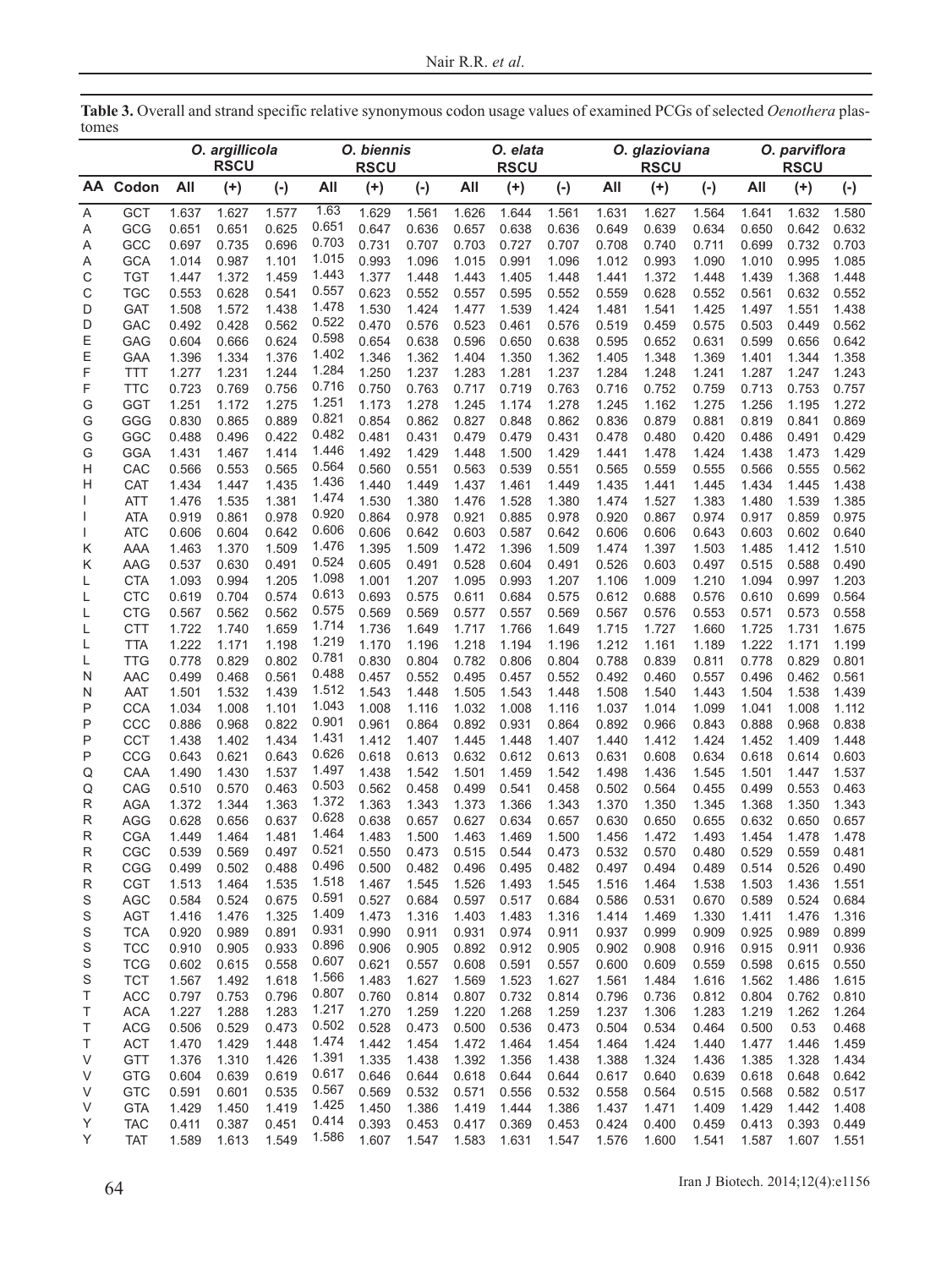*Oenothera* plastomes. However, some genes were located considerably below the expected  $GC_3$  curve indicating the possible influence of some other force such as natural selection in framing SCUB. No significant correlation was observed between  $GC_3$  and  $GC_{12}$ in neutrality plot (Figure 3). This suggested that intragenomic GC mutational bias on GC content at all codon position is low, which in turn indicates high conservation of GC content. Furthermore, narrow distribution of GC contents was observed in neutrality plot, revealing the role of selection in framing SCUB. Association between A, T and G, C was analyzed using parity rule 2 (PR2) bias plot and noticed that A and T contents were used more proportionally than G and C contents (Figure 4).

#### *4.5. Various Factors Affecting SCUB*

The COA on RSCU values of PCGs in 5 *Oenothera* plastomes was carried out and positions of PCGs along first 4 axes are given in Figure 5. The first 4 axes accounted for 34.59%, 34.76%, 34.66%, 35.57% and 34.49% of total variation in *O*. *argillicola*, *O*. *biennis*, *O*. *elata*, *O*. *glazioviana* and *O*. *parviflora*, respectively. No single major explanatory axis was found to detail variations in all the chosen plastomes. Significant negative correlations were found between



**Figure 2.** Quantification of SCUB. ENC Vs GC3 plot of A: *O*. *argillicola* B: *O*. *biennis* C: *O*. *elata* D: *O*. *glazioviana* and E: *O*. *Parviflora*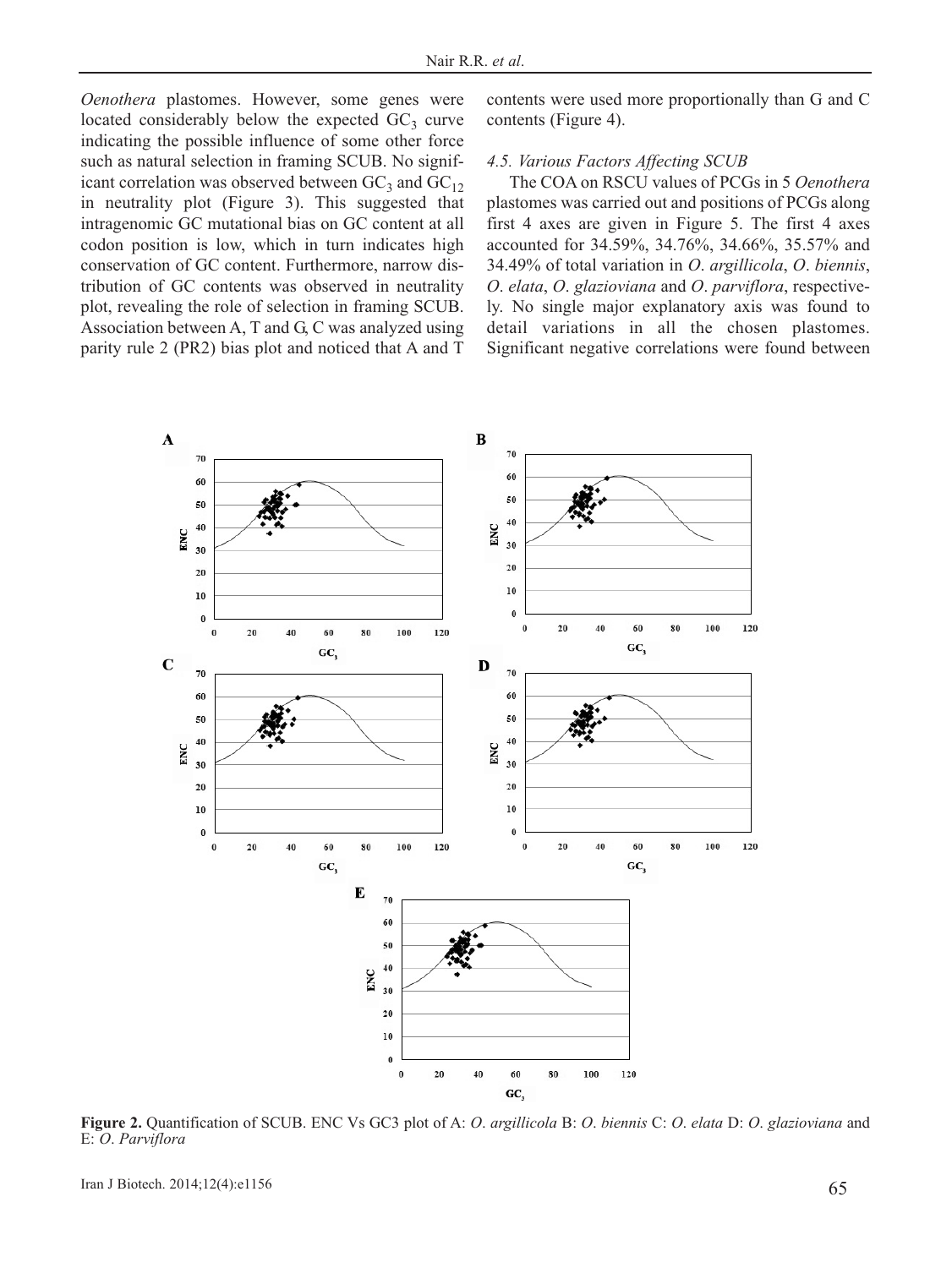axis 1 and indices, indicating gene expression levels such as ENC and CAI in all chosen species (Table 4). Axis 4 was in high negative correlation with ENC in *O*. *argillicola* and *O*. *parviflora*. Another index of level of gene expression, viz., CAI was positively correlated with axis 4 of *O*. *argillicola* and was negatively correlated with axis 2 of *O*. *glazioviana.* Significant correlations of various axes of COA with gene expression indices such as ENC and CAI suggested the influence of gene expression levels in the SCU variation across PCGs in *Oenothera* plastomes. No correlations were observed between any of the 4 axes of COA and gene



**Figure 3.** Correlation analysis between GC<sub>12</sub> and GC<sub>3</sub>. Neutrality plot of A: *O. argillicola* B: *O. biennis* C: *O. elata* D: *O. glazioviana* and E: *O. Parviflora*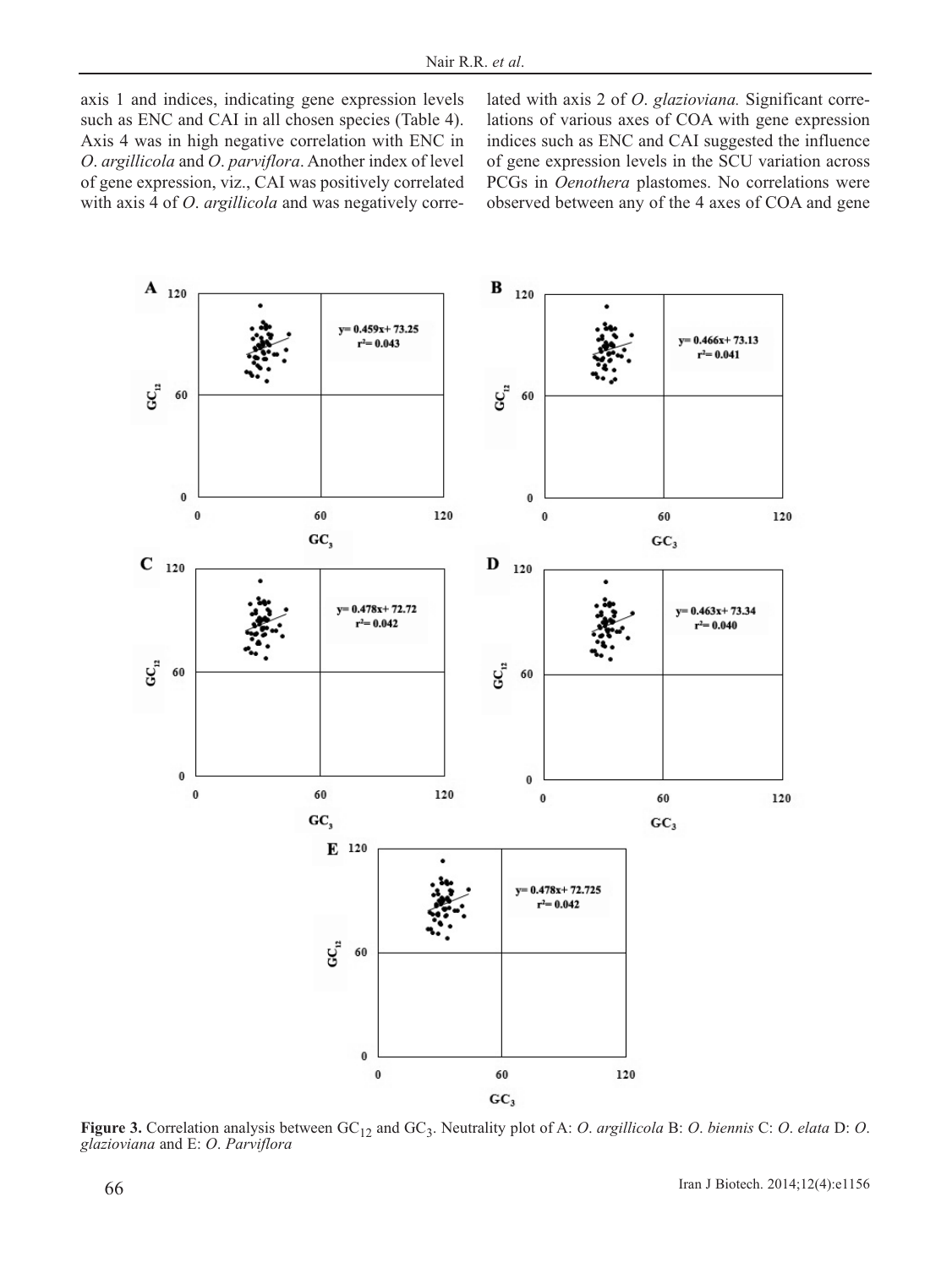

**Figure 4.** Parity rule 2 bias plot. PR2 bias plot of A: *O*. *argillicola* B: *O*. *biennis* C: *O*. *elata* D: *O*. *glazioviana* E: *O*. *Parviflora*

length or aromaticity. In *O*. *glazioviana*, hydropathy score was in significant negative correlation with axis 2, but no such correlation was observed in any other *Oenothera* sp. Strong negative correlation between  $T_3$ content and axis 2 in all *Oenothera* sp. indicated its high influence on SCU variations. Interestingly,  $GC_3$ content was in strong negative correlation with axis 3 in all chosen species and was in positive correlation with axis 4 in *O. elata*. This suggested that  $GC_3$  and  $T_3$ influences SCU variations considerably in all exam-

67 Iran J Biotech. 2014;12(4):e1156

ined PCGs of *Oenothera* plastomes. Correlation analysis between first 4 axes of COA and RSCU value of 59 synonymous codons revealed certain significant negative correlations in all chosen species, *i*.*e*., axis 1 with GCC , TGC, GAT, GGG, CAT, AAT, CCC, CCG, AGA and TCG and axis 2 with TGC, GGT, CAT, CTT, TTG, AGA, CGT and GTT (Table 5). Though correlations existed between other 2 axes (i.e., axes 3, 4) and RSCU value of certain codons, it was observed to be species specific. These results pointed out that mutational pressure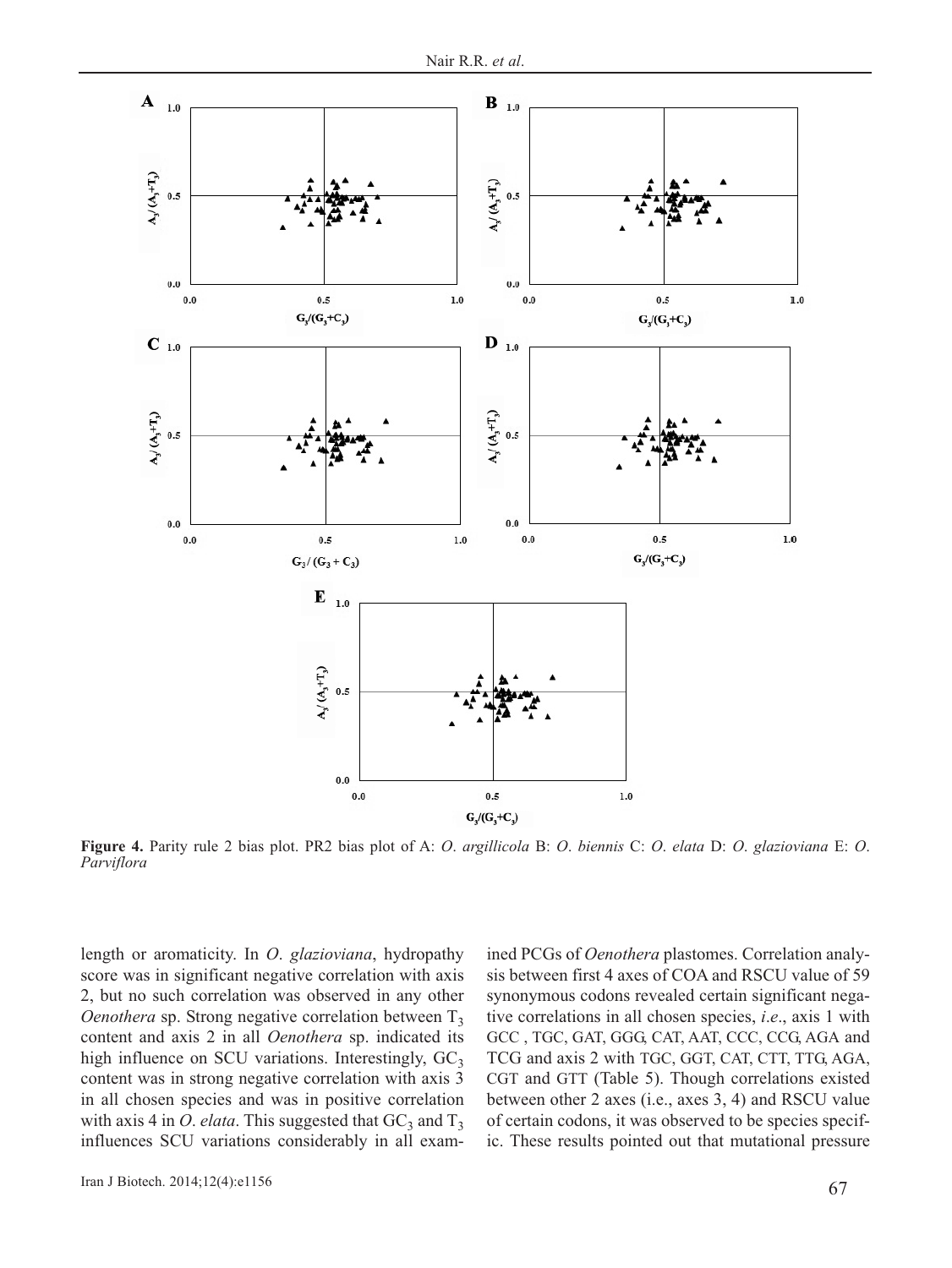

**Figure 5.** Variations in codon usage. Correspondence analysis of A: *O*. *argillicola* B: *O*. *biennis* C: *O*. *elata* D: *O*. *glazioviana* and E:S *O*. *Parviflora*

combined with weak selection might be acting on the PCGs of all *Oenothera* plastomes to cause SCUB. Cluster analysis revealed no major differences in synonymous codon usage across genetically distinct *Oenothera* plastomes as all *Oenothera* speciesformed only one cluster (Figure 6).

## **5. Discussion**

All preferred codons were found to use A/T ending codons in *Oenothera* plastomes as plastid chromosomes are AT rich (5, 40). Mutational pressure towards or against GC composition determine the ATGC compositions of a genome (40, 50). In all examined *Oenothera plastomes*,  $AT_3$  (AT content at silent sites) is expected to be an important factor in SCU variation across PCGs. However, strong positive correlations existed between  $GC_3$  and individual  $G/C$  contents. This suggested that  $GC_3$  may also be considered as one of the possible factors. This can be explained by extremely low  $GC_3$  that influences SCU considerably (32). Therefore, high AT<sub>3</sub> ( $\sim$  68.10%) and low GC<sub>3</sub> ( $\sim$ 31.70%) can be regarded as the major factors behind SCU variation in *Oenothera* plastomes similar to what has already been reported in *Coffea arabica* (5), *Populus alba* (51), and in both *Nicotiana tabacum* and *Oryza sativa* (26). Moreover, point mutations, repetitions, insertions/ deletions and inversions were reported to contribute to base compositional changes in *Oenothera* (30). The impact of these mutations may reflect in SCU variations across PCGs in *Oenothera*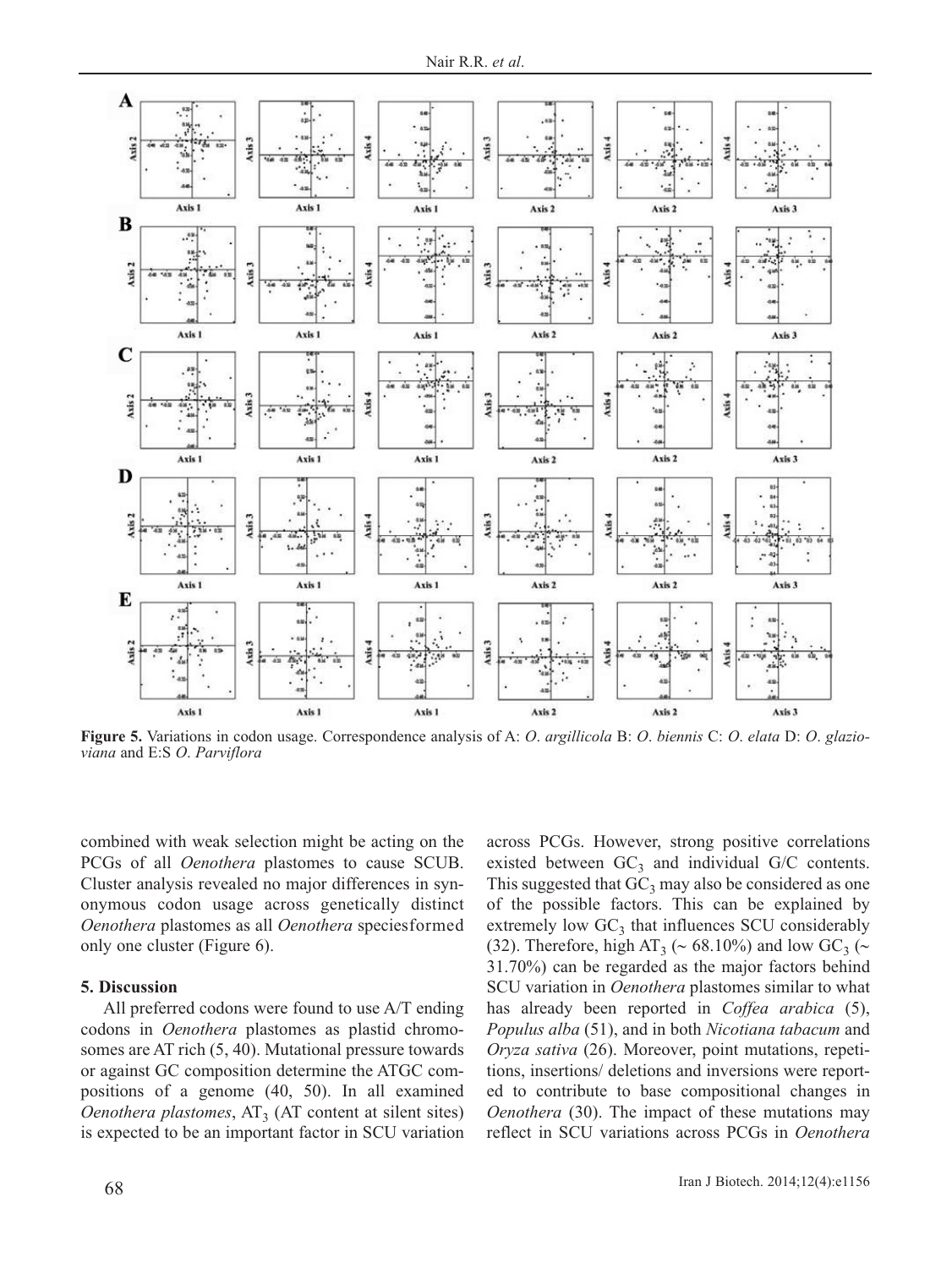| <b>Table 4.</b> Spearman's rank correlation analysis between four axes of COA and various codon usage indices |        |          |            |            |           |                 |                                                                                                                                                                                                                                                                                                                                                                                                                                                                                                                                                                                                                                                                                                                                                                                                                                                                                                                                                              |          |          |                    |          |
|---------------------------------------------------------------------------------------------------------------|--------|----------|------------|------------|-----------|-----------------|--------------------------------------------------------------------------------------------------------------------------------------------------------------------------------------------------------------------------------------------------------------------------------------------------------------------------------------------------------------------------------------------------------------------------------------------------------------------------------------------------------------------------------------------------------------------------------------------------------------------------------------------------------------------------------------------------------------------------------------------------------------------------------------------------------------------------------------------------------------------------------------------------------------------------------------------------------------|----------|----------|--------------------|----------|
|                                                                                                               | Axes   | $A_3$    | $T_3$      | $G_3$      | $C_3$     | GC <sub>3</sub> | <b>ENC</b>                                                                                                                                                                                                                                                                                                                                                                                                                                                                                                                                                                                                                                                                                                                                                                                                                                                                                                                                                   | CAI      | Gravy    | <b>Aromaticity</b> | Length   |
|                                                                                                               | Axis 1 | $-0.121$ | 0.162      | $-0.157$   | 0.216     | 0.109           | $-0.274*$                                                                                                                                                                                                                                                                                                                                                                                                                                                                                                                                                                                                                                                                                                                                                                                                                                                                                                                                                    | $-0.101$ | 0.156    | $-0.038$           | $-0.012$ |
|                                                                                                               | Axis 2 | 0.247    | $-0.458**$ | $-0.004$   | $0.337*$  | 0.192           | 0.150                                                                                                                                                                                                                                                                                                                                                                                                                                                                                                                                                                                                                                                                                                                                                                                                                                                                                                                                                        | $-0.172$ | $-0.195$ | $-0.205$           | 0.069    |
| O. argillicola                                                                                                | Axis 3 | 0.122    | 0.111      | $-0.197$   | $-0.094$  | $-0.302*$       | $-0.149$                                                                                                                                                                                                                                                                                                                                                                                                                                                                                                                                                                                                                                                                                                                                                                                                                                                                                                                                                     | 0.138    | 0.199    | 0.055              | $-0.078$ |
|                                                                                                               | Axis 4 | 0.095    | 0.095      | $-0.414**$ | 0.104     | $-0.194$        | $-0.377**$<br>$0.286*$<br>0.262<br>$-0.148$<br>$-0.024$<br>$-0.325*$<br>0.151<br>$-0.042$<br>$-0.028$<br>$-0.073$<br>$-0.211$<br>$-0.150$<br>0.159<br>$-0.191$<br>0.056<br>$-0.127$<br>0.164<br>0.197<br>$-0.004$<br>$-0.064$<br>$-0.074$<br>$-0.140$<br>0.074<br>0.144<br>0.057<br>$-0.319*$<br>0.137<br>$-0.061$<br>$-0.008$<br>$-0.082$<br>$-0.198$<br>$-0.211$<br>0.047<br>0.187<br>$-0.239$<br>$-0.078$<br>0.143<br>0.148<br>$-0.008$<br>$-0.047$<br>$-0.029$<br>0.041<br>0.155<br>0.054<br>$-0.157$<br>$-0.281*$<br>$-0.056$<br>0.081<br>$-0.105$<br>$-0.064$<br>$-0.272*$<br>0.085<br>0.251<br>$-0.276*$<br>$-0.217$<br>0.184<br>$-0.086$<br>0.096<br>$-0.056$<br>$-0.074$<br>$-0.245$<br>0.264<br>0.146<br>$-0.074$<br>$-0.052$<br>$-0.363**$<br>0.056<br>0.206<br>$-0.053$<br>$-0.057$<br>0.106<br>$-0.217$<br>$-0.091$<br>$-0.150$<br>0.107<br>0.115<br>$-0.048$<br>0.134<br>0.047<br>$-0.091$<br>$-0.288*$<br>0.178<br>0.221<br>0.015<br>$-0.031$ |          |          |                    |          |
|                                                                                                               | Axis 1 | $-0.051$ | 0.111      | $-0.181$   | 0.209     | 0.053           |                                                                                                                                                                                                                                                                                                                                                                                                                                                                                                                                                                                                                                                                                                                                                                                                                                                                                                                                                              |          |          |                    |          |
|                                                                                                               | Axis 2 | 0.251    | $-0.458**$ | $-0.045$   | $0.370**$ | 0.215           |                                                                                                                                                                                                                                                                                                                                                                                                                                                                                                                                                                                                                                                                                                                                                                                                                                                                                                                                                              |          |          |                    |          |
| O. biennis                                                                                                    | Axis 3 | 0.130    | 0.089      | $-0.127$   | $-0.158$  | $-0.332*$       |                                                                                                                                                                                                                                                                                                                                                                                                                                                                                                                                                                                                                                                                                                                                                                                                                                                                                                                                                              |          |          |                    |          |
|                                                                                                               | Axis 4 | $-0.197$ | 0.062      | 0.062      | 0.192     | 0.266           |                                                                                                                                                                                                                                                                                                                                                                                                                                                                                                                                                                                                                                                                                                                                                                                                                                                                                                                                                              |          |          |                    |          |
|                                                                                                               | Axis 1 | $-0.060$ | 0.112      | $-0.173$   | 0.220     | 0.073           |                                                                                                                                                                                                                                                                                                                                                                                                                                                                                                                                                                                                                                                                                                                                                                                                                                                                                                                                                              |          |          |                    |          |
| O. elata                                                                                                      | Axis 2 | $0.272*$ | $-0.475**$ | $-0.028$   | $0.333*$  | 0.220           |                                                                                                                                                                                                                                                                                                                                                                                                                                                                                                                                                                                                                                                                                                                                                                                                                                                                                                                                                              |          |          |                    |          |
|                                                                                                               | Axis 3 | 0.158    | 0.047      | $-0.113$   | $-0.114$  | $-0.296*$       |                                                                                                                                                                                                                                                                                                                                                                                                                                                                                                                                                                                                                                                                                                                                                                                                                                                                                                                                                              |          |          |                    |          |
|                                                                                                               | Axis 4 | $-0.186$ | 0.036      | 0.094      | 0.178     | $0.279*$        |                                                                                                                                                                                                                                                                                                                                                                                                                                                                                                                                                                                                                                                                                                                                                                                                                                                                                                                                                              |          |          |                    |          |
|                                                                                                               | Axis 1 | $-0.006$ | 0.089      | $-0.187$   | 0.194     | 0.024           |                                                                                                                                                                                                                                                                                                                                                                                                                                                                                                                                                                                                                                                                                                                                                                                                                                                                                                                                                              |          |          |                    |          |
|                                                                                                               | Axis 2 | 0.232    | $-0.502**$ | 0.055      | $0.340*$  | $0.289*$        |                                                                                                                                                                                                                                                                                                                                                                                                                                                                                                                                                                                                                                                                                                                                                                                                                                                                                                                                                              |          |          |                    |          |
| O. glazioviana                                                                                                | Axis 3 | 0.251    | $-0.018$   | $-0.124$   | $-0.155$  | $-0.364**$      |                                                                                                                                                                                                                                                                                                                                                                                                                                                                                                                                                                                                                                                                                                                                                                                                                                                                                                                                                              |          |          |                    |          |
|                                                                                                               | Axis 4 | 0.105    | 0.053      | $-0.278*$  | 0.025     | $-0.212$        |                                                                                                                                                                                                                                                                                                                                                                                                                                                                                                                                                                                                                                                                                                                                                                                                                                                                                                                                                              |          |          |                    |          |
|                                                                                                               | Axis 1 | $-0.037$ | 0.158      | $-0.163$   | 0.101     | $-0.045$        |                                                                                                                                                                                                                                                                                                                                                                                                                                                                                                                                                                                                                                                                                                                                                                                                                                                                                                                                                              |          |          |                    |          |
| O. parviflora                                                                                                 | Axis 2 | 0.258    | $-0.392**$ | $-0.091$   | $0.330*$  | 0.180           |                                                                                                                                                                                                                                                                                                                                                                                                                                                                                                                                                                                                                                                                                                                                                                                                                                                                                                                                                              |          |          |                    |          |
|                                                                                                               | Axis 3 | 0.081    | 0.095      | $-0.042$   | $-0.186$  | $-0.297*$       |                                                                                                                                                                                                                                                                                                                                                                                                                                                                                                                                                                                                                                                                                                                                                                                                                                                                                                                                                              |          |          |                    |          |
|                                                                                                               | Axis 4 | $-0.042$ | 0.081      | $-0.332*$  | 0.240     | $-0.041$        |                                                                                                                                                                                                                                                                                                                                                                                                                                                                                                                                                                                                                                                                                                                                                                                                                                                                                                                                                              |          |          |                    |          |

**Table 4.** Spearman's rank correlation analysis between four axes of COA and various codon usage indices

**Table 5.** Major codons having significant correlations with first two axes of COA in all examined *Oenothera* species

|            |            | O. argillicola |            | O. biennis |            | O. elata   |            | O. glazioviana | O. parviflora |            |
|------------|------------|----------------|------------|------------|------------|------------|------------|----------------|---------------|------------|
| Codon      | Axis 1     | Axis 2         | Axis 1     | Axis 2     | Axis 1     | Axis 2     | Axis 1     | Axis 2         | Axis 1        | Axis 2     |
| GCC        | $-0.578**$ | 0.116          | $-0.540**$ | $0.268*$   | $-0.525**$ | $0.312*$   | $-0.459**$ | $0.368**$      | $-0.590**$    | 0.150      |
| <b>TGC</b> | $-0.465**$ | $-0.350**$     | $-0.520**$ | $-0.313*$  | $-0.521**$ | $-0.298*$  | $-0.566**$ | $-0.220$       | $-0.497**$    | $-0.316*$  |
| <b>GAT</b> | $-0.317*$  | $-0.217$       | $-0.387**$ | $-0.193$   | $-0.409**$ | $-0.195$   | $-0.423**$ | $-0.202$       | $-0.340*$     | $-0.157*$  |
| GGG        | $-0.345*$  | $0.279*$       | $-0.316*$  | 0.259      | $-0.298*$  | $0.276*$   | $-0.228$   | $0.323*$       | $-0.389**$    | 0.184      |
| <b>CAT</b> | $-0.361**$ | $-0.306$       | $-0.383**$ | $-0.331*$  | $-0.383**$ | $-0.303*$  | $-0.484**$ | $-0.252$       | $-0.330*$     | $-0.346*$  |
| AAT        | $-0.301*$  | $-0.078$       | $-0.311*$  | $-0.029$   | $-0.349**$ | 0.019      | $-0.358**$ | 0.048          | $-0.308*$     | 0.009      |
| <b>CCC</b> | $-0.401**$ | 0.264          | $-0.426**$ | $0.309*$   | $-0.402**$ | $0.376**$  | $-0.332$   | $0.454**$      | $-0.509**$    | 0.171      |
| <b>CCG</b> | $-0.359**$ | $-0.085$       | $-0.371**$ | $-0.009$   | $-0.368**$ | 0.017      | $-0.318*$  | 0.072          | $-0.332*$     | $-0.158$   |
| <b>AGA</b> | $-0.270*$  | $-0.312*$      | $-0.206$   | $-0.301*$  | $-0.188$   | $-0.226$   | $-0.189$   | $-0.131$       | $-0.253$      | $-0.350**$ |
| <b>TCG</b> | $-0.500**$ | 0.158          | $-0.464**$ | 0.100      | $-0.477**$ | 0.119      | $-0.480**$ | 0.119          | $-0.476**$    | 0.008      |
| <b>GGT</b> | 0.070      | $-0.304*$      | 0.101      | $-0.300*$  | 0.080      | $-0.295*$  | 0.055      | $-0.316*$      | 0.171         | $-0.326*$  |
| <b>CTT</b> | $-0.038$   | $-0.302*$      | $-0.035$   | $-0.271*$  | $-0.031$   | $-0.247$   | 0.058      | $-0.218$       | 0.019         | $-0.393**$ |
| <b>TTG</b> | $-0.054$   | $-0.509**$     | $-0.041$   | $-0.481**$ | $-0.043$   | $-0.483**$ | $-0.097$   | $-0.434**$     | $-0.006$      | $-0.530**$ |
| <b>CGT</b> | 0.114      | $-0.767**$     | 0.075      | $-0.768**$ | 0.050      | $-0.750**$ | $-0.082$   | $-0.765**$     | 0.158         | $-0.765**$ |
| <b>GTT</b> | $-0.217$   | $-0.325*$      | $-0.188$   | $-0.285*$  | $-0.190$   | $-0.295*$  | $-0.118$   | $-0.302*$      | $-0.107$      | $-0.321*$  |

plastomes.

Influence of GC composition on SCU was further elucidated by correlation analysis between SCUO and GC composition at each codon positions. Apparent linear relationship was found between overall GC content,  $GC_1$  and  $GC_3$  of all examined PCGs. As observed in grass models (40), we herein noticed that  $GC_3$  was

the dominant factor in framing SCUB in *Oenothera* sp. This result suggested mutational pressure as significant driving force of SCU variations in *Oenothera* sp. ENC Vs  $GC_3$  plot also confirmed the role of  $GC$  composition on SCUB as most of the PCGs lie on or just below the expected curve. However, grouping of some genes considerably below the expected curve points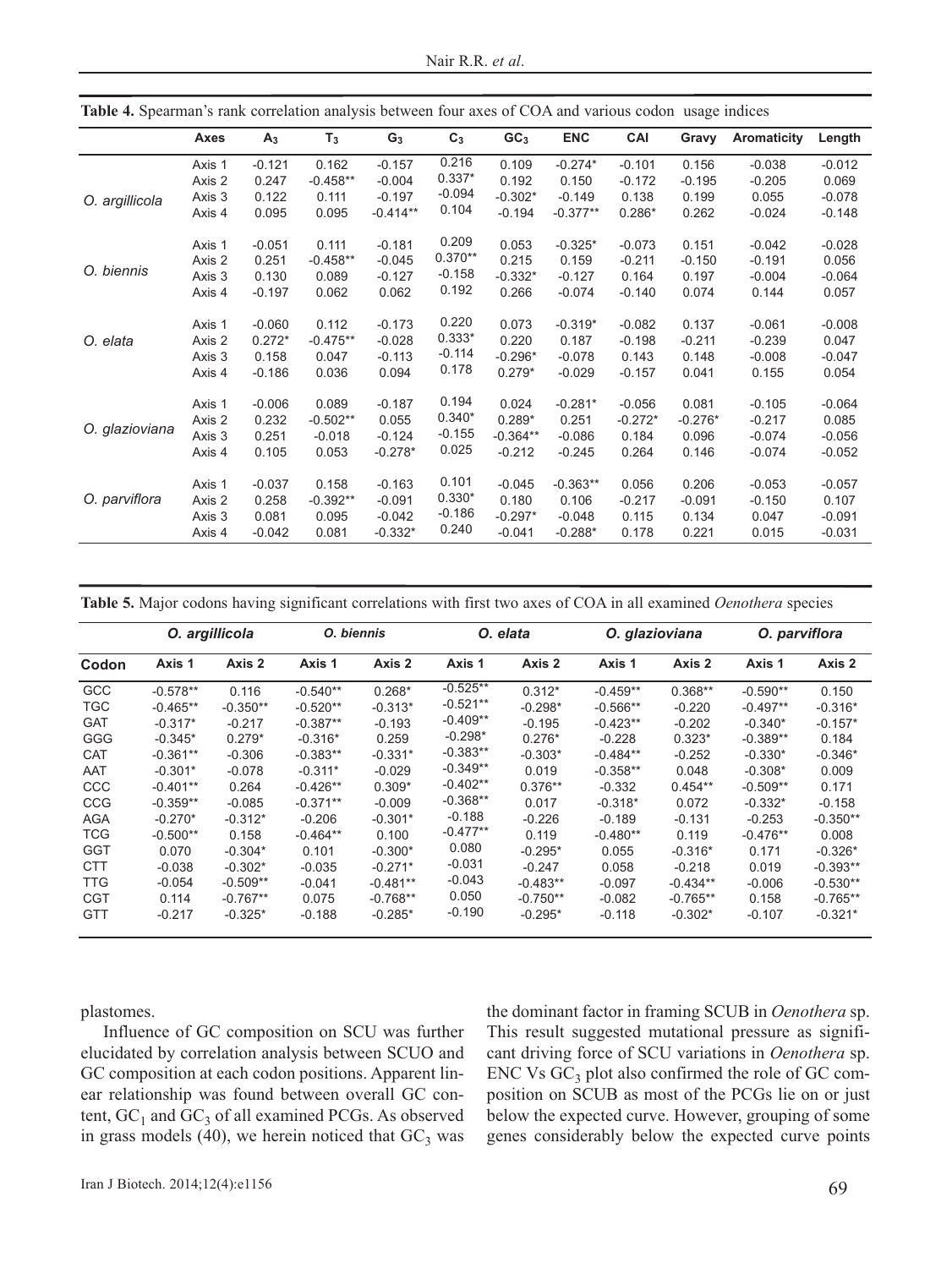

**Figure 6.** Cluster analysis. Dendogram showing the extent of divergence of RSCU values of five *Oenothera* plastomes

out the influence of weak selection. In addition, neutrality plot showed narrow distribution of GC and no correlation was found between  $GC_3$  and  $GC_{12}$ . Slope of the  $GC_1$ , Vs  $GC_3$  plot was close to 0, indicating the role of specific evolutionary pressure (*i*.*e*., selection pressure) in shaping SCUB. Thus, selection against mutational pressure may be acting on the PCGs at *Oenothera* plastomes, and intragenomic GC mutational bias on GC content was small similar to other plastomes (52). In a single stranded DNA, Chargaff's 2nd parity rule states that a almost equals T and G almost equals C (53, 54). However, PR2 bias plot analysis confirmed the deviation from Chargaff's 2nd parity rule in organellar DNA as A and T contents were used more proportionally than G and C contents in *Oenothera* plastomes.

Strand specific codon usage bias was observed in *Oenothera* plastomes: 6- and 4-fold degenerate amino acid for Arg and Val, respectively. This may be due to the intrinsic efficiencies of individual codons (55) and may not be correlated with translation efficiencies. Though 5 species of *Oenothera* are closely related, number of putative optimal codons varied for each species (*i*.*e*., 1 to 7). All optimal codons used A/T at their ending position as observed in *C*. *arabica* (5), *T*. *aestivum* and *H*. *vulgare* (40). Thus mutational bias can be regarded as a major factor for SCU variations in *Oenothera* plastomes (24). If other selection pressures are absent, this mutational bias towards A/T ending codons would certainly increase the RSCU value of synonymous/T ending codons to more than 1 (40).

The COA on RSCU values of *Oenothera* plastomes revealed no single major explanatory axis to explain the total variations. This pointed out that apart from the 2 major forces behind SCUB, viz., mutational bias and natural selection, some other factors may be acting on the PCGs to cause SCUB. Similar observation was found in pooid grass models (40). CAI and ENC values have been proven as reliable indices for measuring the level of gene expression (32, 42). First axis of COA was in significant negative correlation with all examined species of *Oenothera* (P < 0.01). This suggested clearly that gene expression level also has considerable influence in SCU variation across PCGs. Influence of gene expression levels on SCUB in plant genes was recently reported in *Zea mays* (56) and also in *Oncidium ramsey* (34). Significant negative correlations of axis 2 with  $T_3$  and axis 3 with  $GC_3$  in all *Oenothera* species suggest the influence of  $T_3$  and  $GC_3$ contents in framing SCUB. Though no correlation was observed between length/ aromaticity and various axes of COA in all species, hydropathy score was in significant negative correlation with second axis in *O*. *Glazioviana*. This suggests the role of hydropathic character of proteins in SCU variations as observed in *O*. *ramsey* (34) and in grass models (40). Moreover, certain codons were found to have significant negative correlation with axes 1 and 2 in all species. Among them, more than 60% of codons contained pyrimidine at the 3rd positions. These results suggested that mutational pressure combined with weak selection dictates SCU in all examined PCGs of *Oenothera* plastomes.

All examined plastomes belong to the subsection *Euoenothera* (*biennis* group) (29). Interestingly, high degree of phenotypic variation was observed among members of *biennis* group across various disjunct populations in different places of North America (29). Thus, small disjunct populations of *Oenothera* sp. are expected to experience genetic drift since random mutations in small population lead to random fixation over a period of time (57). Unexpected evolutionary changes are considered as a result of random process such as genetic drift rather than natural selection (59).

We conclude that the present finding would certainly facilitate studies on plant genome evolution as *Oenothera* sp. are considered to be suitable for studying compartmental co-evolution (30). Moreover, putative optimal codons for each species were identified and those codons can be used for optimization of heterologous gene expression by introducing point mutations (56).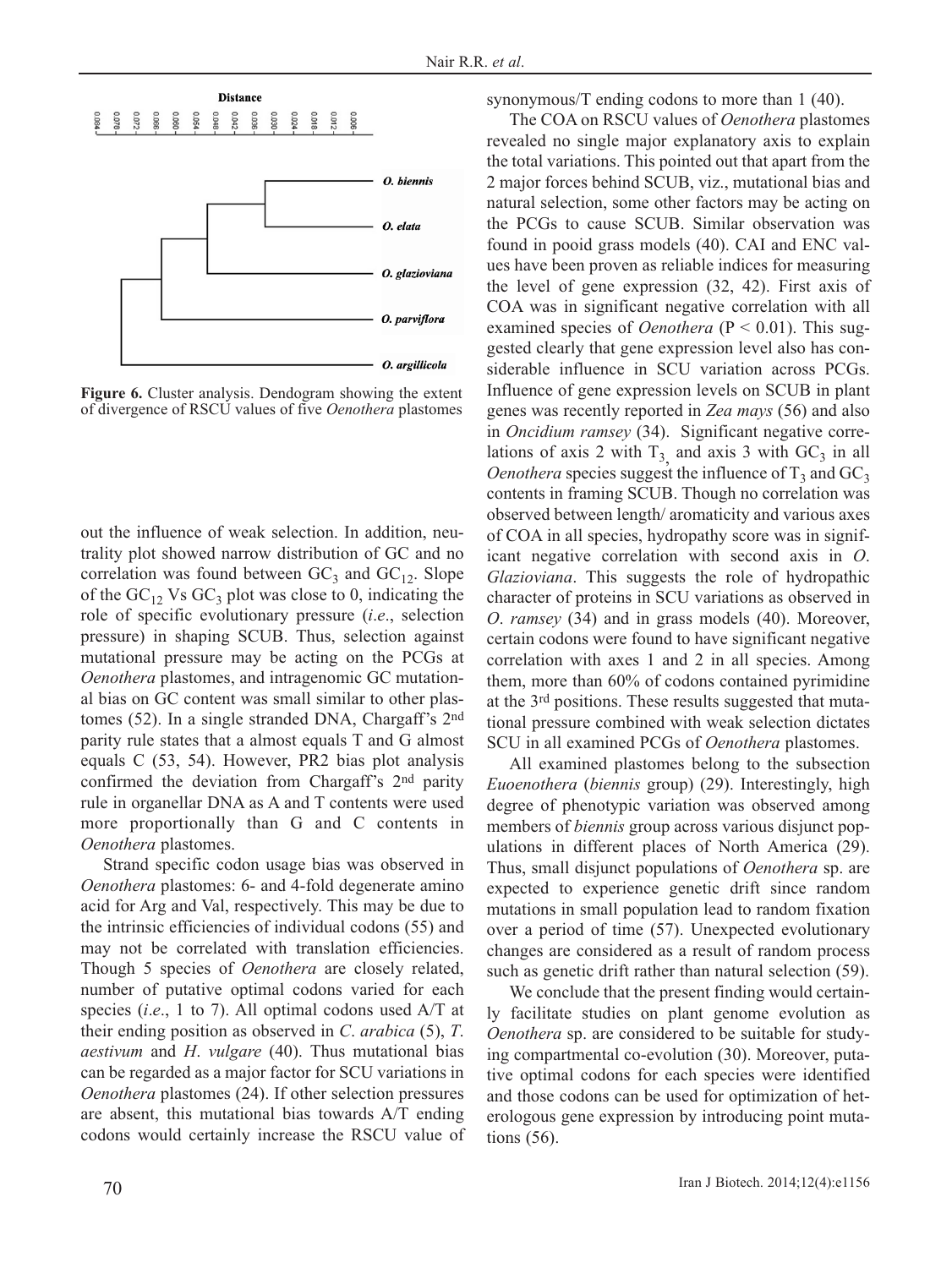# **Acknowledgements**

There is no acknowledgement

## **Author Contributions**

RRN and GD conceptualized the study. RRN and NTR contributed equally to this study, both of them equally carried out most of the experiments and wrote the manuscript. VRD, MBN and GD have critically revised the manuscript and the experimental design. MBN, TS and TCV helped in experiments. All the authors have read and approved the final manuscript.

# **Funding**

No financial support from any agencies.

## **Financial Disclosure**

The authors declare that they have no competing interests.

#### **References**

- Sharp PM, Emery LB, Zeng K. Forces that influence the evolution of codon bias. *Philos Trans R Soc Lond B Biol Sci*. 2010;**365**:1203-1212.doi:10.1098/rstb.2009.0305
- 2. Ermolaeva MD. Synonymous codon usage in bacteria. *Curr Iss Mol Biol*. 2001;**3**:91-97.
- 3. Grantham R, Gautier C, Gouy M, Mercier R, Pave A. Codon catalog usage and the genome hypothesis. *Nucleic Acids Res*. 1980;**8**:49-62.doi:10.1093/nar/8.1.197-c
- 4. Ikemura T. Codon usage and tRNA content in unicellular and multicellular organisms. *Mol Biol Evo*l. 1985;**2**:13-34.
- 5. Nair RR, Nandhini MB, Monalisha E, Murugan K, Sethuraman T, Nagarajan S, Rao NS, Ganesh D. Synonymous codon usage in chloroplast genome of *Coffea arabica. Bioinformation*. 2012;**8**:1096-1104.doi:10.6026/97320630081096
- 6. Morton BR. Rates of synonymous substitution do not indicate selective constraints on the codon bias of the *psbA* gene. *Mol Biol Evol*. 1997;**14**:412-419.
- 7. Parmley JL, Hurst LD. How do synonymous mutations affect fitness? *Bio Essays*. 2007;**29**:515-519.doi:10.1002/bies.20592
- 8. Hershberg R, Petrov DA. Selection on codon bias. *Annu Rev Genet*. 2008;**42**:287-299.doi:10.1146/annurev.genet.42.110807.091442
- 9. Plotkin JB, Kudla G. Synonymous but not the same: the causes and consequences of codon bias. *Nat Rev Genet*. 2011;**2**:32-42.doi:10.1038/nrg2899
- 10. Agashe D, Gomez NCM, Drummond DA, Marx CJ. Good Codons, Bad Transcript: Large Reductions in Gene Expression and Fitness Arising from Synonymous Mutations in a Key Enzyme. *Mol Biol Evol*. 2013;**30**:549-560.10. doi:10.1093/molbev/mss273
- 11. Bulmer M. The selection-mutation-drift theory of synonymous codon usage. *Genetics*. 1991;**129**:897-907.
- 12. Yang Z, Nielsen R. Mutation -selection models of codon substitution and their use to estimate selective strengths on codon usage. *Mol Biol Evol*. 2008;**25**:568-579.doi:10.1093/molbev/msm284
- 13. Carlini DB, Chen Y, Stephan W. The relationship between third-codon position nucleotide content, codon bias, mRNA secondary structure and gene expression in the drosophilid alcohol dehydrogenase genes *Adh* and *Adhr*. *Genetics*. 2001;**159**:623-633.
- 14. Akashi H. Inferring weak selection from patterns of polymorphism and divergence at silent sites in *Drosophila* DNA*. Genetics*. 1995;**139**:1067-1076.
- 15. Bernardi G, Bernardi G. Compositional constraints and genome evolution. *J Mol Evol*. 1986;**24**:1-11.doi:10.1007/BF02099946
- 16. Sharp PM, Stenico M, Peden JF, Lloyd AT. Codon usage: mutational bias, translational selection or both? *Biochem Soc Transact*. 1993;**21**:835-841.doi:10.1042/bst0210835
- 17. Akashi H. Codon bias evolution in Drosophila. Population genetics of mutation-selection drift. *Gene*. 1997;**205**:269-278. doi:10.1016/S0378-1119(97)00400-9
- 18. Kurland CG. Major codon preference theme and variations. *Biochem Soc Trans*. 1993;**21**:841-846.doi:10.1042/bst0210841
- 19. Deschavanne I, Filipski J. Correlation of GC content with replication timing and repair mechanisms in weakly expressed *E*. *coli* genes. *Nucleic Acids Res*. 1995;**23**:1350- 1353.doi:10.1093/nar/23.8.1350
- 20. Irwin B, Heck JD, Hatfield GW. Codon pair utilization biases influence translational elongation step times. *J Biol Chem*. 1995;**270**:22801-22806.doi:10.1074/jbc.270.39.22801
- 21. Clegg MT, Learn GH, Golenberg EM. *Molecular evolution of chloroplast DNA*. In: Selander RK, Clark AG, Whittam TS (Eds). Evolution at the Molecular Level. Sunderland, Sinauer Publishers, England, 1991;PP.135-149.
- 22. Downie SR, Palmer JD. *Use of chloroplast DNA rearrangements in reconstructing plant phylogeny*. In: Soltis, P.S., Soltis DE, Doyle, JJ, (Eds.). Molecular Systematics of Plants, Chapman and Hall Publishers, New York, 1992;PP:14-35.
- 23. Wolfe KH, Morden CW, Ems SC, Palmer JD. Rapid evolution of the plastid translational apparatus in a nonphotosynthetic plant: loss or accelerated sequence evolution of tRNA and ribosomal protein genes. *J Mol Evol*. 1992;**35**:304-317.doi:10.1007/BF00161168
- 24. Morton BR. Chloroplast DNA codon use: evidence for selection at the *psb A* locus based on tRNA availability. *J Mol Evol*. 1992;**37**:273-280.doi:10.1007/BF00175504
- 25. Morton BR. Codon use and the rate of divergence of land plant chloroplast genes. *Mol Biol Evol*. 1994;**11**:231-238.
- 26. Morton BR. Selection on the codon bias of chloroplast and cyanelle genes in different plant and algal lineages. *J Mol Evol*. 1998;**46**:449-59.doi:10.1007/PL00006325
- 27. Qin Z, Cai Z, Xia G, Wang M. Synonymous codon usage bias is correlative to intron number and shows disequilibrium among exons in plants. *BMC Genomics*. 2013;**14**:1-11.doi: 10.1186/1471-2164-14-56
- 28. Frean M, Balkwill K, Gold C, Burt S. The expanding distributions and invasiveness of *Oenothera* in southern Africa. *S Afr J Bot*. 1997;**63**:449-458.
- 29. Cleland RE. The evolution of the North American oenotheras of the "*biennis*" group. *Planta*. 1958;**51**:378-398.
- 30. Greiner S, Wang X, Rauwolf U, Silber MV, Mayer K, Meurer J, Haberer G, Herrmann RG. The complete nucleotide sequences of the five genetically distinct plastid genomes of *Oenothera*, subsection *Oenothera*: I. Sequence evaluation and plastome evolu-